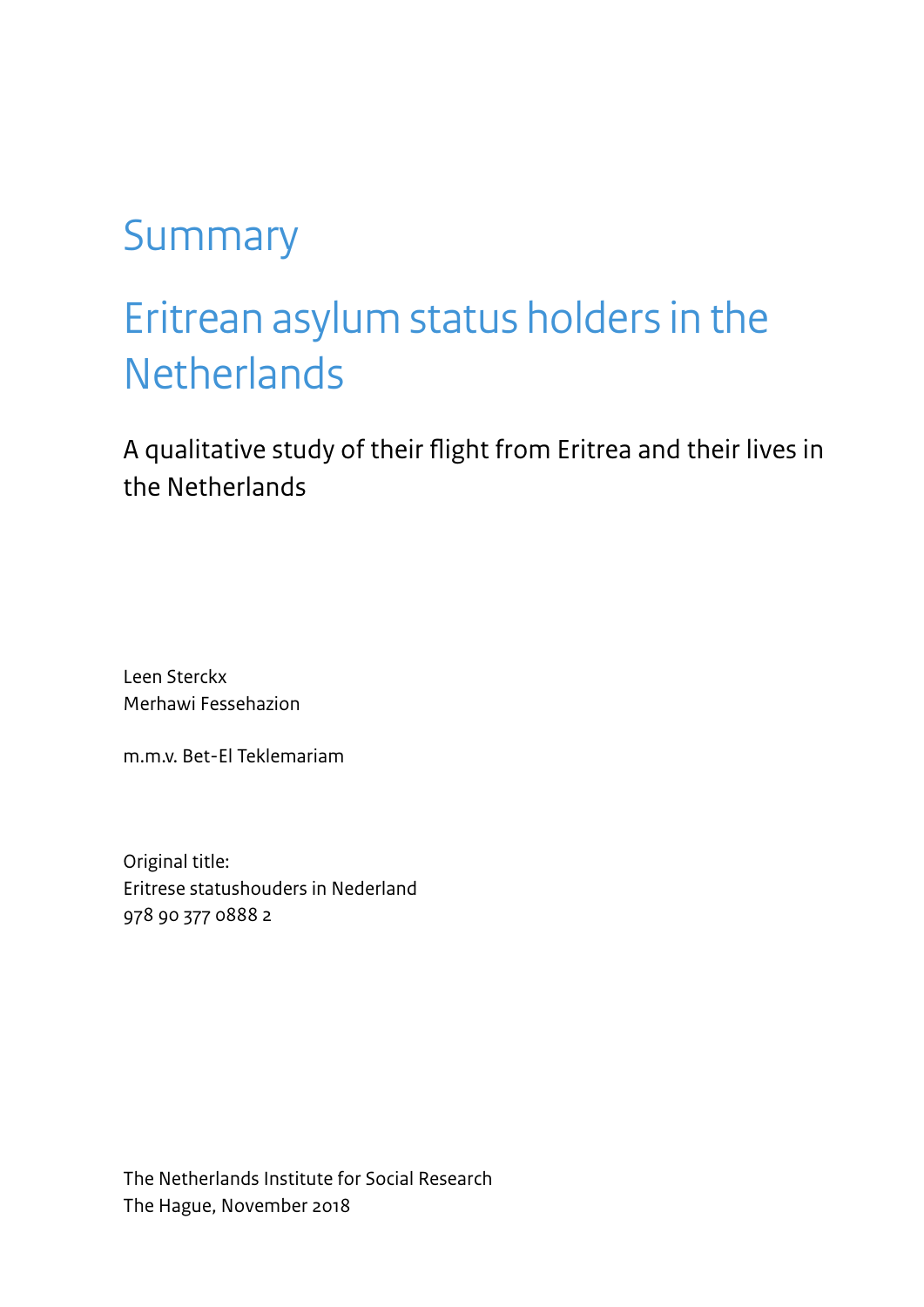# Summary and conclusions

Jaco Dagevos, Leen Sterckx and Merhawi Fessehazion

# S.1 Qualitative study of Eritrean asylum status holders in the Netherlands

This report describes the background and life situation of Eritrean holders of asylum status who have come to live in the Netherlands in the last few years. We conducted in-depth interviews to ascertain why they had fled Eritrea, what their experiences during their flight were and what their life in the Netherlands is like. We spoke to asylum status holders themselves and to experts who are familiar with the Eritrean group either through their work or other involvement. The hope is that these two perspectives will provide greater clarity on the background to the current position of Eritrean asylum status holders. The respondents in the study were all adults; this report thus does not address the issue of unaccompanied minor refugees from Eritrea.

#### **Box S.1 Cohort study of asylum seekers and asylum status holders**

This study is part of a project involving a longitudinal cohort study of asylum seekers and asylum status holders in the Netherlands. The aim of the project is to map the position of persons who obtained residency status in the Netherlands after 1 January 2014, and to monitor them over time. The project draws on register data (Statistics Netherlands (CBS) 2017, 2018a), surveys (Dagevos et al. 2018) and qualitative research. This study of Eritreans is the first qualitative study to be published as part of this project.

#### Fieldwork

In-depth interviews were held with 26 Eritrean asylum status holders. In addition, 22 experts were interviewed who are familiar with the Eritrean group either through their work or other involvement.

Two interviewers of Eritrean-Dutch origin, who have lived in the Netherlands for some time, contacted the asylum status holders, conducted the interviews and transcribed and translated the resultant recordings. These two researchers – a woman and a man – each have large networks and had already built up a relationship of trust within the target group through their activities as volunteers or support workers. The female researcher approached and interviewed the women in the research group, while the male researcher targeted the male respondents. The use of experienced interviewers with an Eritrean background was necessary for the successful completion of the fieldwork. New networks were penetrated during the fieldwork in order to increase the diversity of respondents. A knowledge of the culture of the Eritrean group also proved to be indispensable for making contacts and conducting the interviews.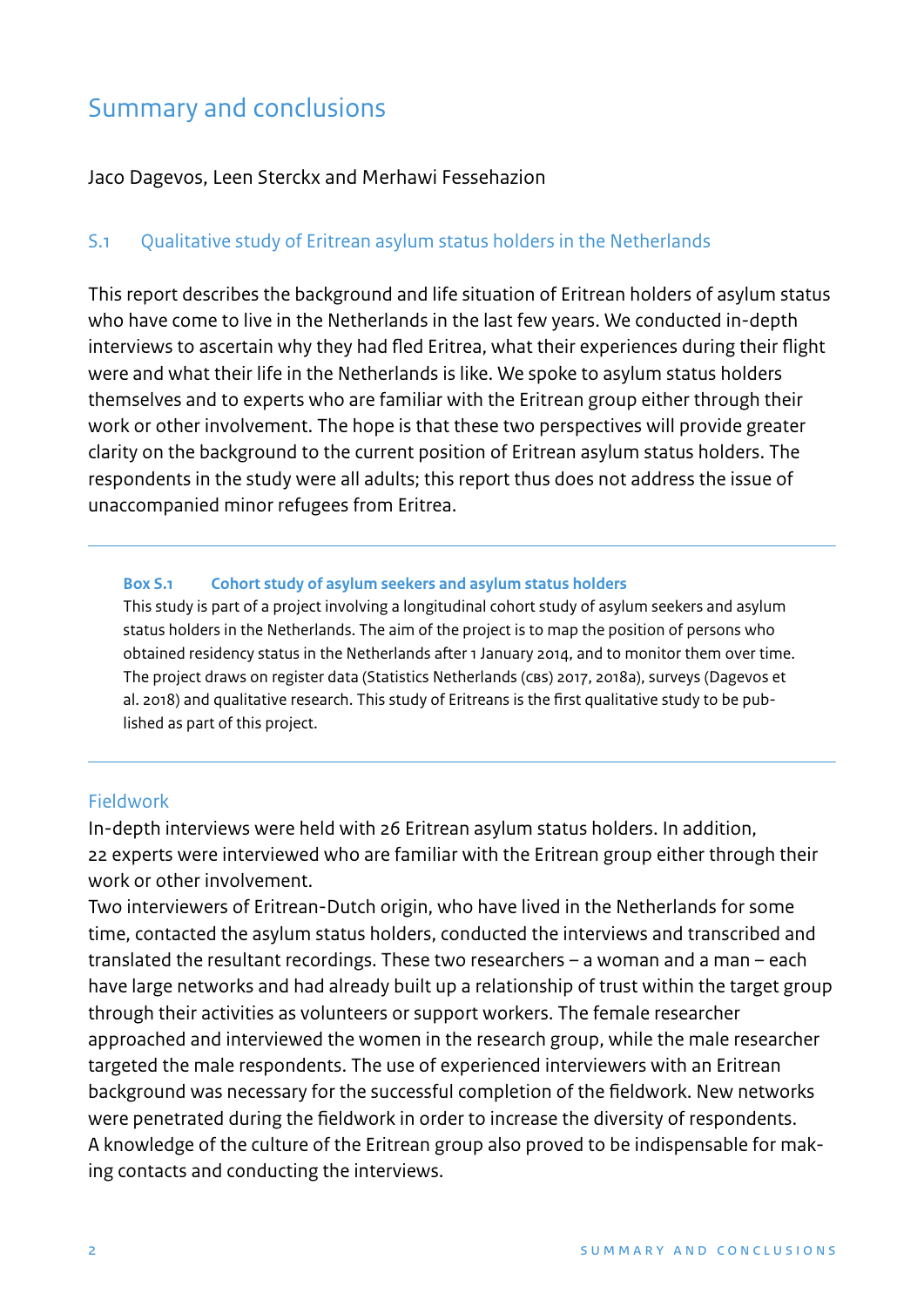There was a degree of distrust in the Eritrean group – both towards other group members and towards outsiders – and it took time, flexibility and patience to persuade them to consent to an interview. In order not to jeopardise the relationship of trust during the interview, no direct questions were asked about the influence of the Eritrean government on the lives of asylum status holders, nor about traumatic experiences during their flight from Eritrea. The interviewees were given space to share experiences with us, but were not explicitly asked about them and were not questioned further if it was apparent that they did not wish to go into the subject in more depth. Both themes – the influence of the Eritrean government and traumatic experiences during the flight to the Netherlands – came up during (parts of) the interviews.

Given the challenges of carrying out research in this group – the distrust towards outsiders, the predominantly low education level and the wide sociocultural discrepancies – we cannot say with certainty, despite our best attempts to accommodate these issues, that those who were willing to speak to us are an accurate representation of the entire group of Eritrean asylum status holders who have recently arrived in the Netherlands. At the same time, we do note that our findings from the interviews with asylum status holders are conrmed by the interviews with experts, by the literature and by available statistical material, supporting our view that this study offers a good picture of the background and life situation of recently arrived Eritrean refugees in the Netherlands.

### Size and composition of the Eritrean community in the Netherlands

After Syrians, Eritreans are the group who have most frequently requested asylum in the Netherlands in recent years. Between 10% and 15% of asylum applications were submitted by Eritreans between 2014 and the first half of 2017; that equates to approximately 17,000 individuals. Almost all first asylum applications by Eritreans are granted. A high proportion of Eritreans came to the Netherlands as singles, though the number of persons making a journey in connection with family reunification with an asylum seeker has risen sharply in the last few years.

The first group of Eritrean asylum seekers of any magnitude arrived in the Netherlands in the 1980s and 1990s and numbered around 1,500 persons. They fled during the war of independence between Eritrea and Ethiopia. These asylum seekers were in favour of Eritrean independence and often supported the Eritrean Liberation Front (eLf; later the Eritrean People's Liberation Front (ePLf)) and what is now the governing People's Front for Democracy and Justice (PFDJ). The second wave of refugees (around 6,000 persons) arrived between 1998 and 2010 during the border conflicts between Eritrea and Ethiopia. The asylum seekers from the most recent group are fleeing the current regime, which was (originally) supported by those in the first wave of asylum seekers. Not only are there considerable differences within the Eritrean group as regards affinity with the Eritrean regime, but the recent group is also less well educated and more often from a rural background than the more established Eritrean community.

The increase in asylum requests granted means the number of Eritreans in the Netherlands is rising rapidly, although it still remains a relatively small group, with just under 15,000 Eri-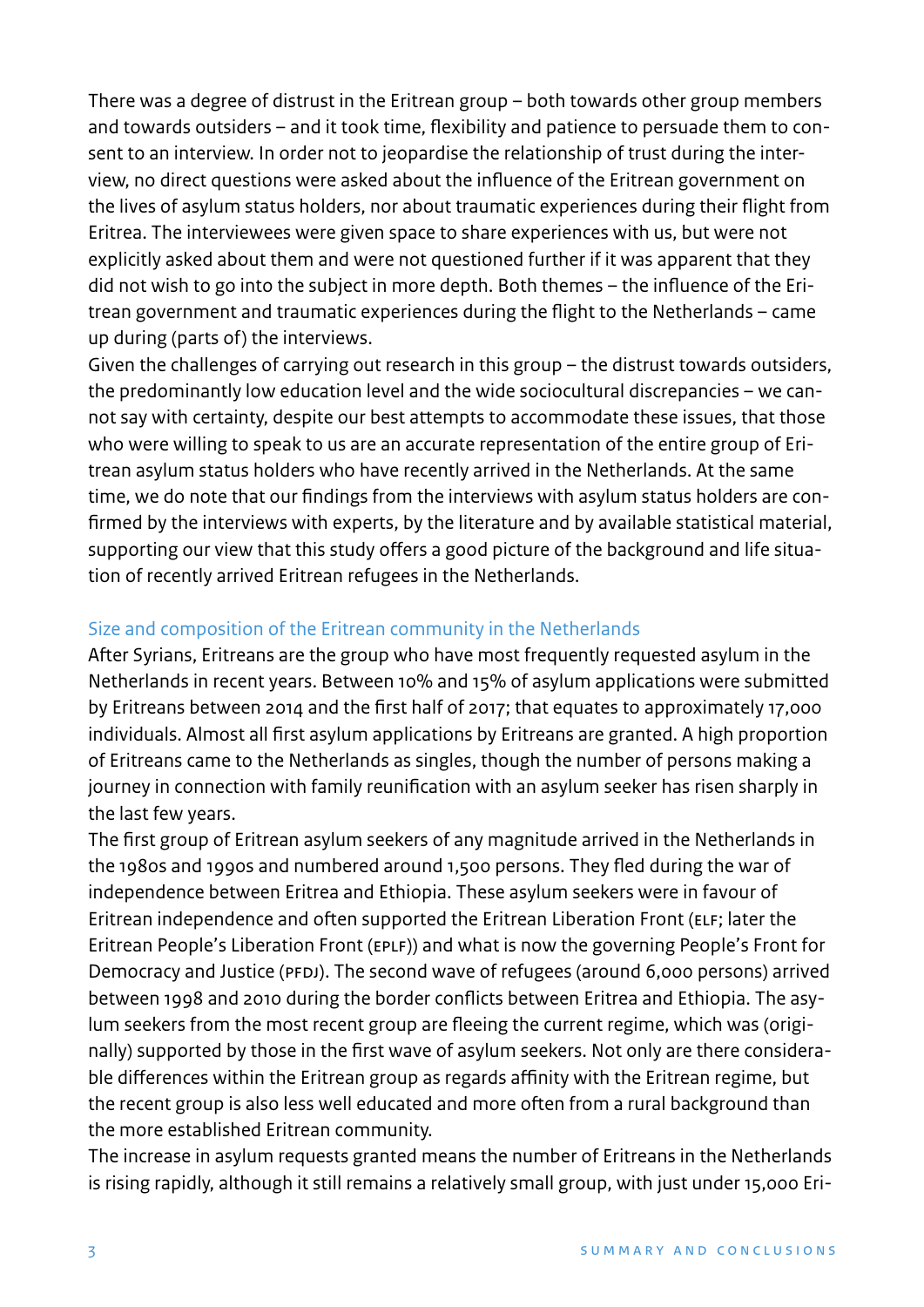treans entered in the Dutch population registers as at 1 January 2018. In reality, however, the actual number is likely to be higher; Classification into origin groups in the Dutch population registers is based on information on the country of birth of the individual and their parents; as Eritrea only gained independence in 1993, those born before that date are registered as Ethiopian. There are lots of young people in this group – almost half are aged under 20 – and women are in the minority (40%). The growing number of persons making a journey in connection with family reunification with an asylum seeker means the number of couples and children living at home within the Eritrean group is increasing.

### S.2 Life in Eritrea and reasons for fleeing

#### Eritrea: neither war nor peace

Eritrea has around 6 million inhabitants, divided into nine different ethnic groups, of which the Tigrinya, Tigre and Afar are the largest. Roughly half the population are Muslim; the remainder are Christian, predominantly Eritrean Orthodox. At the end of 2015, the United Nations High Commissioner for Refugees (UNHCR) had registered over 400,000 Eritrean refugees, but the true figure is much higher because many do not register. Eritrea is thus losing large numbers of people, and the government has now admitted that this is having an impact on its ability to maintain services such as education.

Most of the informants in this study originate from rural areas of Eritrea, from the regions which border Ethiopia and Sudan. Seven respondents come from the capital Asmara and surrounding area. With a few exceptions who have been educated at one of the colleges, our respondents attained a low education level in Eritrea. For a number of reasons (poverty, opinions on the need to educate women), some – despite compulsory schooling – have received only a few years of elementary education and can only read and write in their own language. Others have also spent a few years in secondary education. Life in Eritrea is characterised by a situation which has dragged on for many years of 'neither at war nor at peace' with Ethiopia. Families often lack a father because he has died, fled or is absent for long spells due to spending many years in military service.

*I come from a small village in Zoba Debub. I served in the army for four years. I began my military service at the age of 17. I only went to school for eight years, but I didn't learn much. I lived with my mother, my older brother and my little sister. We grew up without a father. My father died in 2000 in the war against Ethiopia. Before he died, we didn't see much of him: as a soldier he only came to visit once a year for a week. My mother received his entire wages of 400 nakfa to look after us. It was very tough. None of us had the chance to invest in education. My mother started a small business, selling home-grown vegetables. If we didn't get much rain during the rainy season, she didn't earn anything. It was more about survival than living for all of us. My older brother and I tried to help her, but our military service meant our contribution was very limited. (man, 25 years old)*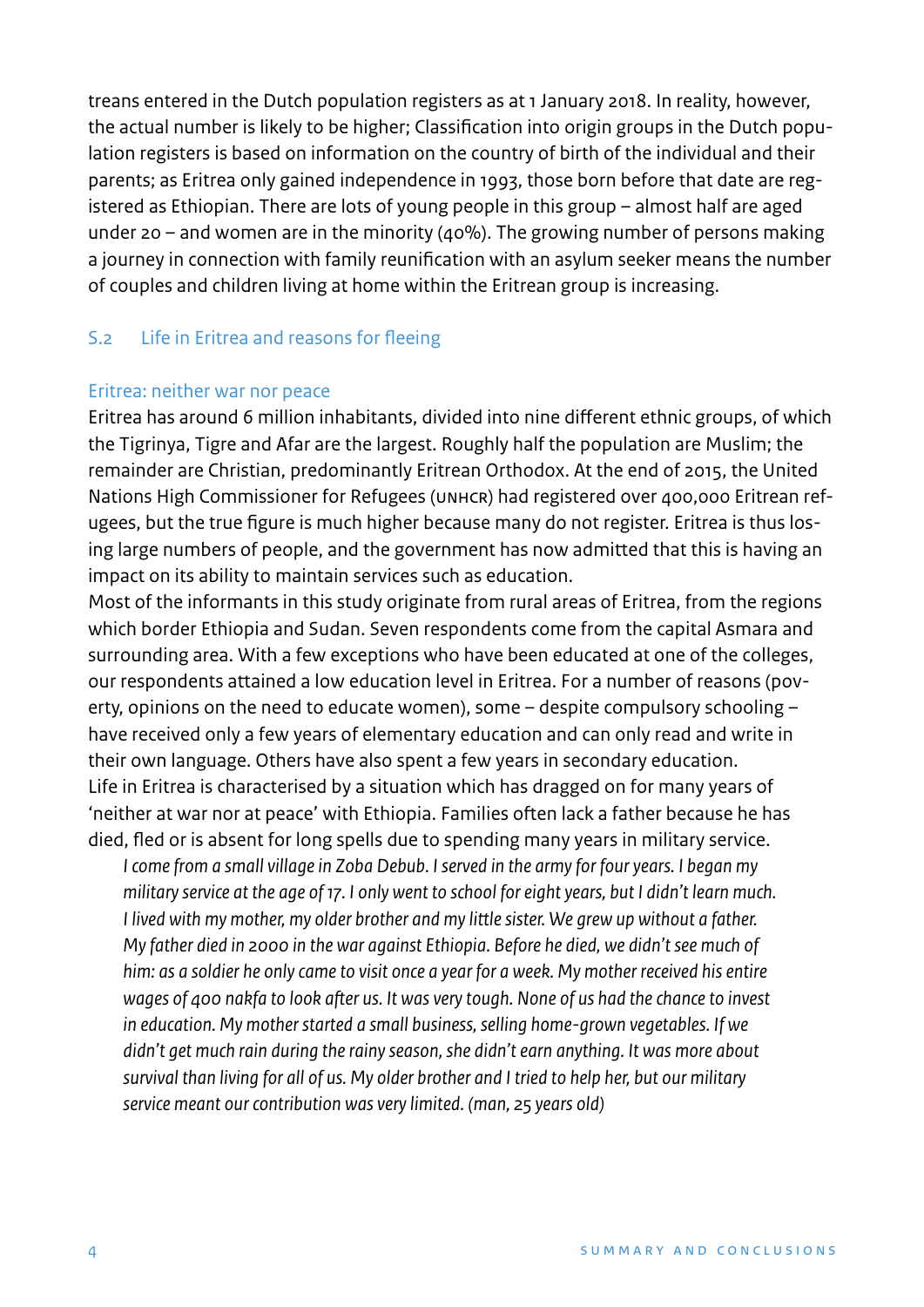The border conflict<sup>1</sup> is used to legitimise the severe constraints on freedom in Eritrea, the international isolation in which Eritrea now finds itself and the compulsory public and military service for all citizens aged 17 years and older, for an indefinite period. Young people are conscripted to go to Sawa, a military training camp where all children, boys and girls, are required to spend their eleventh and last year of secondary school, when they are aged around 16 or 17. If they left school earlier than this, they are conscripted at around that age to report to Sawa. Sawa has a fearsome reputation and young people deliberately perform badly at school so as to be kept back in the lower years for as long as possible.

*The Eritrean government has destroyed this new generation. Their educational mentality, for example: when you get to the final year, you have to do military service, so people stretch out their school career for as long as possible, by underperforming, because otherwise they have to go to Sawa. In Sawa they are humiliated by the soldiers. (expert)*

#### Military service main reason for fleeing

Military service (and the desire to avoid it) is the most frequently heard motive given by asylum status holders for fleeing Eritrea. More specifically, they cite the lack of freedom in Eritrea to choose your own education or occupation, to live where you wish, to travel freely and to live with your family, as well as the very low wages which are not sufficient to sustain a family, and the open-ended military service.

*The biggest problem is military service, which is open-ended. You don't know how long you will have to serve. I have brothers who have been in military service since 1995. They're not married and don't have any children. [They] don't receive any pay. [My brother] receives a salary of 500 nakfa; what can you do with 500 nakfa? It's enough for one evening meal.*

Women flee forced relationships and sexual violence in military service. Their reputation is damaged once it becomes known they have been victims of rape.

*I fled for various reasons. I would describe Eritrea as a gateway to Hell. During my military service, I was sexually harassed several times. And I was raped by my superior officer. There was nowhere I could go to escape the situation. If I'd become pregnant as a result of being raped, I would definitely have committed suicide. Everyone around me knew what was happening, but I couldn't ask anyone for help. I still think about it sometimes. I'm glad it's over!*

When one person flees, this not uncommonly sparks off a chain reaction among partners, brothers, sisters, nieces and nephews, who flee the country to escape the reprisals that follow the flight or desertion of a family member. In a bid to halt the exodus of its citizens, the Eritrean government imposes fines on those left behind, imprisons them or forces them to perform public services in the place of the person who has fled.

The compulsory military or public service, which lasts for an indefinite period, also means a lack of economic prospects. This is even worse for men because of the strong social norm which dictates that men should provide for the family, something that is not possible without an income. This has helped create a 'migration culture' within Eritrea, with so many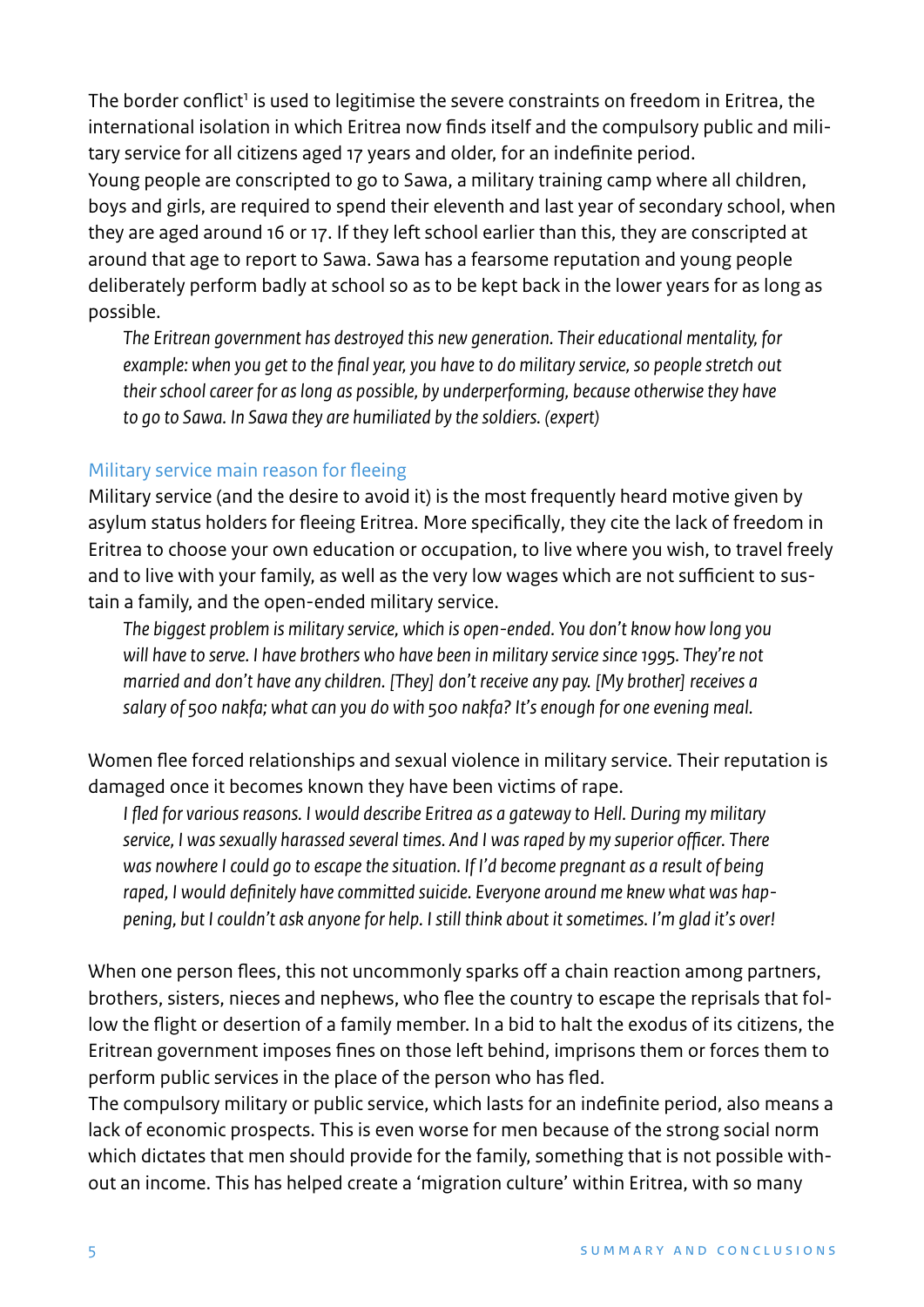people fleeing the country that migration has to some extent become a social norm: everyone leaves, and given the lack of opportunities and freedom, leaving becomes an automatic choice.

*As you grow older and you aren't doing well in school, you end up being a soldier anyway, and I wasn't learning. When everyone else has left, you don't want to be the one left behind, so you decide to leave as well.*

# Traumatic experiences during the flight

Before Eritreans arrive in the Netherlands, most of them have endured an arduous journey. The accounts given by our respondents are often deeply affecting and shocking. It is important that these stories are told, because they help us to understand the physical and psychological baggage that Eritreans bring with them to the Netherlands.

Many Eritreans have gone before our respondents, and are a source of information regarding what can happen during the flight. All our respondents reported that they had heard stories about the risks of the flight, but that this did not put them off wanting to leave Eritrea. Women accept that they will be raped during the journey and take precautions against getting pregnant by having a contraceptive injection which offers protection for three months.

*Before the journey, every woman had a contraceptive injection to ensure they didn't get pregnant for three months. It was known that women would be raped by Sudanese or Libyans, so if you didn't have the injection, there was a strong chance you would get pregnant. You can't avoid being raped, but if the journey doesn't last too long, you can at least make sure you don't get pregnant. As a woman, you know it can happen, and so you say goodbye to your life before leaving Sudan.(woman)*

It is sometimes reported in the literature that parents or other family members send young people 'on ahead' to Europe so that when they arrive they can try to prepare the way for family reunification or can send money back home. We heard little evidence of this from our respondents; they had in fact left in the utmost secrecy, not telling anyone in order not to cause problems for relatives or others. There appears to be a preference for leaving in small groups, without informing anyone else. The family is however often needed to help nance the journey. This usually takes place in stages: on arrival, contact is sought with the refugee's family with a request for payment. If this is not forthcoming, the smugglers hold the refugees prisoner until they receive payment. Our purpose in this study was not to ascertain the precise costs of the journey, but it runs into the thousands of euros.

# Ethiopia and Sudan as transit countries

The first country where our respondents arrived after fleeing Eritrea was either Sudan or Ethiopia. The choice appears to depend mainly on where they lived in Eritrea. The next step after leaving Ethiopia en route to Europe was Sudan. Sudan is the starting point for the hellish journey through the Sahara desert towards Libya, before crossing the Mediterranean to Italy. Thereafter, the journey continues to Northwestern Europe, and for our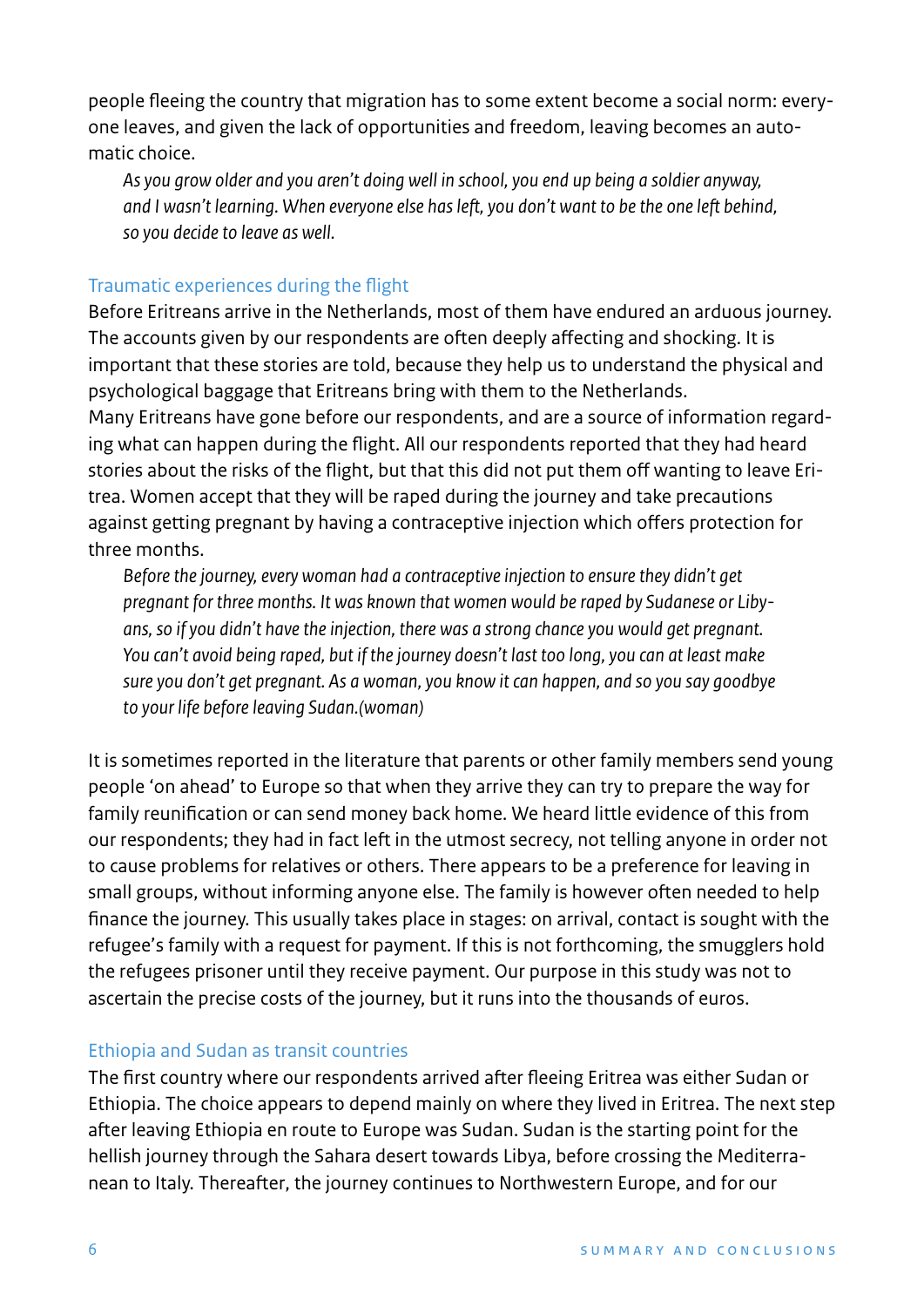respondents to the Netherlands. To give an impression of the numbers: between March and October 2017, more than 20,000 Eritreans entered Ethiopia. Some went to Addis Ababa, others were sent to refugee camps: in January 2018 the UNHCR camps in Ethiopia contained 165,000 Eritreans. Although Ethiopia is a relatively safe country for Eritreans, they do not regard an Ethiopian refugee camp as their final destination. Their hope is to obtain a visa to enter a safe country, or else they are awaiting family reunification. Partly because of the long waiting times, Eritrean refugees choose to flee via the Mediterranean Sea.

The journey from Ethiopia to Sudan is dangerous because of the border controls and the need to cross a river, where people regularly drown.

*After four months I continued towards Sudan with the help of human smugglers. During the journey, you always came across other refugees. To get from Ethiopia to Sudan, we had to cross the fast-running River Tekeze at night. We had to watch out for [Ethiopian] border guards here, too. If I hadn't had help, I would have drowned. Lots of people drown there. My friend tried to cross the same river before me and she drowned. When the current is strong, the smugglers swim away and leave you to drown. That happened to several people I know.*

Eritrean refugees in Sudan do not all stay in camps; some end up in Sudanese society. Some of them quickly seek out a human smuggler so that they can continue their journey towards the Sahara desert; others live and work for a time in Sudan to earn enough to pay for the remainder of the journey. Whilst in Sudan they are at risk of being arrested as illegal immigrants or falling into the hands of criminal human traffickers.

#### Arduous journey through the desert

From Khartoum, the refugees' journey continues to Libya. The trek through the Sahara takes roughly two weeks. The heat is unbearable and the people smugglers are ruthless. Interviewees talked about hunger and thirst and about fellow travellers dying from exhaustion and abuse.

*When you leave Ethiopia for Sudan it's not too bad. But on the journey from Sudan to Libya, people die. In the fifteen days I spent on the journey you don't eat, don't do anything, you can't do anything. And then there's the heat. If you're able to go for a pee, you drink it. I'm being totally honest with you. There are some who refuse to give you anything [laughing]. When two people are thirsty, a third person gives it to the first two, and that's how you survive. There are also people who die. They [the smugglers] only take you. They only have water for themselves.*

*[The journey is] tough; really, really tough. At times you're on the edge of death. It's very, very hard; people are thirsty, people are hungry. There were people who were with us, who died. There's one person I haven't forgotten; his name is Berhane. He was struggling so much, and he died from hunger. There was another man; his name was Ermias; he wanted to die. We asked them [the smugglers] to help him. 'Inshallah he will die, because we already have too many people', was their answer. There were very many people on the vehi-*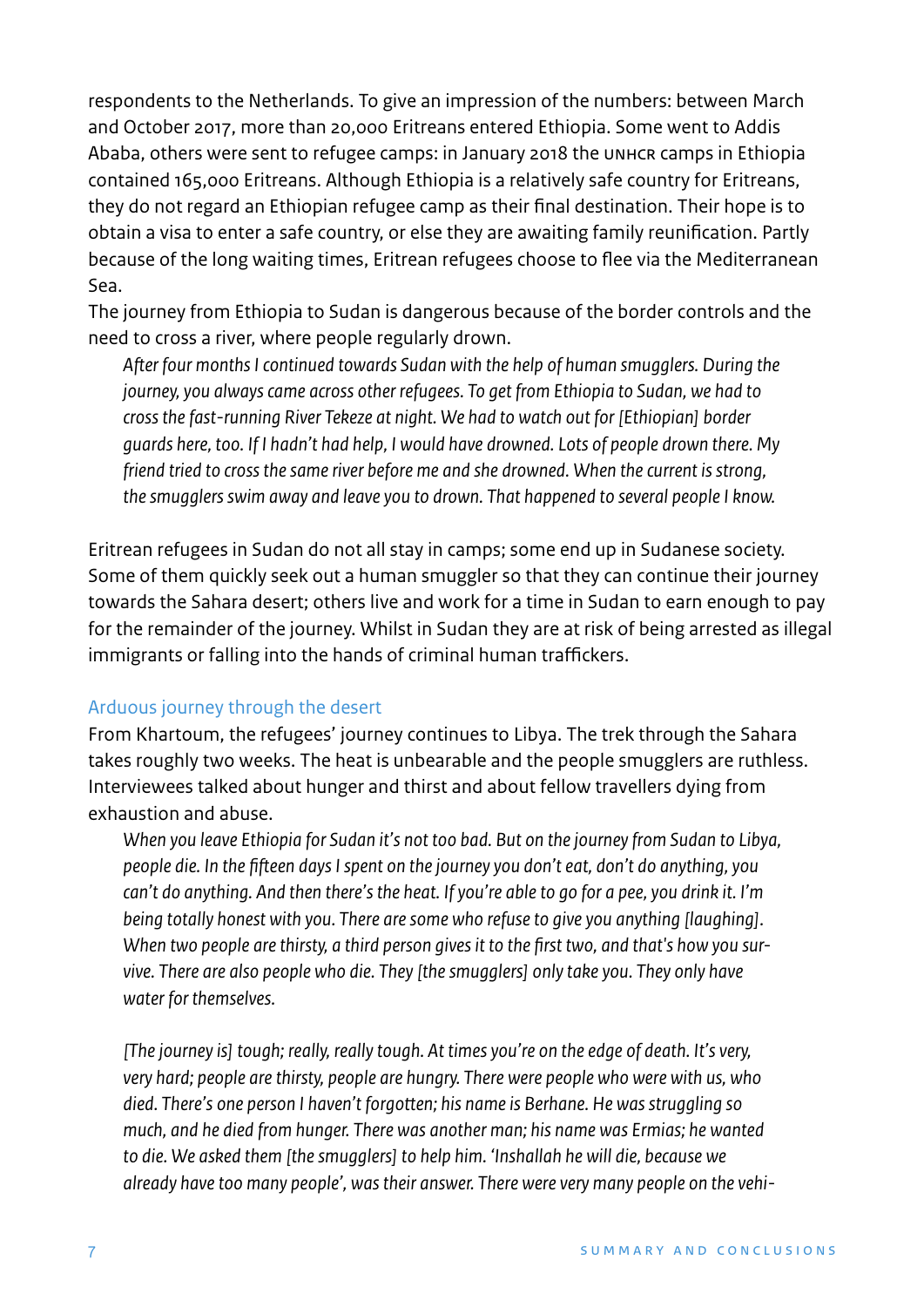*cle. He didn't die, but they still threw him out of the vehicle because they said he was going to die.* 

The interviewed Eritreans describe the journey through the desert to the Libyan ports as the most arduous part of their flight. In Libya they often ended up in warehouses where life was not much better. Diseases such as tuberculosis (TB) and scabies are rife. The refugees remain in Libya until they can pay for their crossing and until a boat is ready to depart.

# From Libya to Europe

Compared with the first part of the journey, the respondents did not say much about the journey across the Mediterranean Sea. Once they arrived on European soil, our respondents did not see Italy as an appealing final destination. Eritrean migrants who have settled there have little chance of finding work and earning a good living, and obtaining an Italian residence permit is therefore not regarded by the family they have left behind in Eritrea as a successful outcome. Our respondents consequently avoided registering as asylum seekers and travelled on to Milan as quickly as possible. Once there, they used human smugglers again for the journey further north, to destinations such as Switzerland, Germany, Sweden and the Netherlands. The Netherlands was chosen as a destination by some of the interviewees because of the perceived relatively flexible family reunification policy (according to information available within the refugee networks at the time). Others ended up in the Netherlands more or less by chance or even by accident, en route to another European country.

*I paid them in advance so that they would take me to Switzerland. There were ten of us in* our group. Everyone had a different destination. The smugglers accompanied us as far as the *train to France, and then left with the money. From France, everyone went their own way. I didn't want to stay in France. I couldn't go to England, and I didn't know how I would be able to get into Switzerland. So I went with a couple of Eritreans to the Netherlands.*

*The smugglers in Italy had put us on the train to Germany. They told us to get out in Germany and take the train to Amsterdam. They told us that Amsterdam was the capital of Sweden. When I arrived in Amsterdam with five other people, that was when we discovered we'd ended up in the wrong country.*

Without exception, Eritreans who fled via Sudan and Libya endured an arduous journey with all kinds of deprivations. It is a testament to the determination of these people, but the flight will also have left its mark on them. Those experiences are different for men and for women. In addition to violence and intimidation – which were suffered by both men and women – women are victims of sexual violence. Virtually all the asylum status holders interviewed for this study referred to the sexual violence to which women in their group were subjected. They did not speak of their own experiences; that is probably too sensitive a subject to discuss with a stranger in an interview.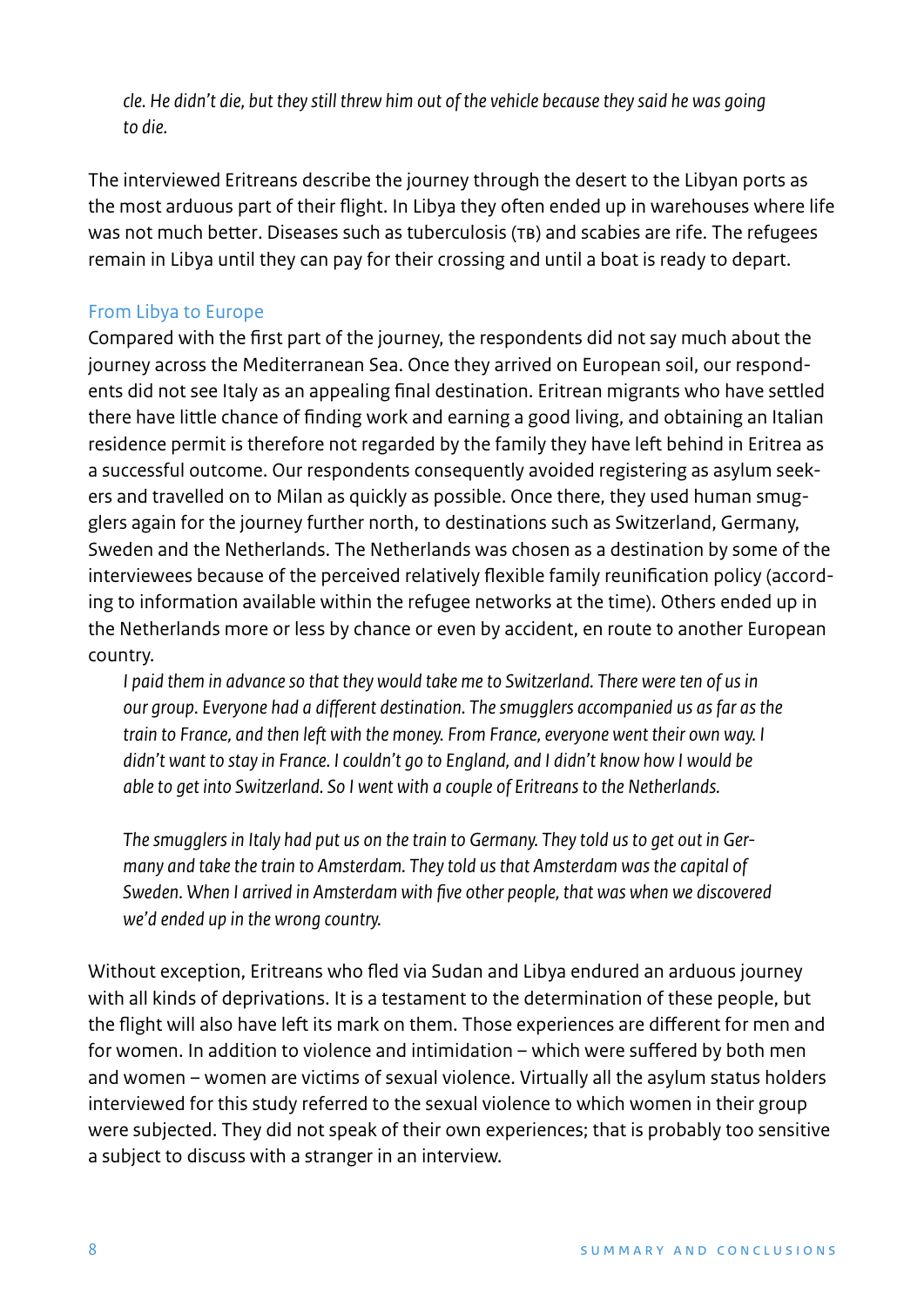# S.3 The first phase of life in the Netherlands

#### Mixed experiences with the asylum procedure

After arriving in the Netherlands, Eritreans come into contact with various agencies, beginning with the Immigration and Naturalisation Service (IND). Their experiences of the IND interview vary. Partly because the Eritreans in this study were not always in possession of official papers, they were asked several personal questions during those interviews. They often found this difficult, partly because it brought back memories of less pleasant experiences in Eritrea and during their flight. The interviews with the IND are inherently stressful because so much depends on them; the prospect of the application being rejected creates a great deal of stress.

*I had to wait quite a long time for my interview. I was afraid they were going to reject me because it was taking so long. I was finally interviewed after three months[. I](https://nl.wiktionary.org/wiki/geïnterviewd) didn't find the questions difficult. All I had to do was tell them everything I'd been through. It felt like a team, with the IND official and an interpreter there. I was lucky to have a good interpreter; I've heard from others that their report frequently had to be corrected. After my interview it took a month before I was given refugee status. That was a difficult time. I was afraid I would be rejected, so I was relieved when I finally heard that I could stay here!*

Some of our respondents complained about the interpreters, who were intimidating and urged the respondents not to say anything negative about the Eritrean government. Experiences such as this on the part of Eritrea asylum seekers have led to questions in the Dutch Parliament, with the result that the services of several interpreters are no longer used. All in all, a majority of the Eritreans in this study were ultimately satisfied with the way their procedure went, no doubt helped by the fact that in most cases they received a positive decision.

#### Boredom in reception centre, complaints about food and feeling unsafe

Whilst awaiting a decision on their asylum application, the Eritreans stay in reception centres. Many of them arrived during the peak of the influx of asylum seekers in the Netherlands. During that time some activities were not possible in some centres, such as learning the Dutch language. Because of this, and the lack of other activities to fill their day, many Eritreans in this study remember their period in reception centres as one of boredom. There are also lots of complaints about the food. During the initial period, not everyone received a living allowance, with meals being provided by the Central Agency for the Reception of Asylum Seekers (COA). Those who had suffered hunger and thirst on the journey to the Netherlands had little or no appetite for the food that was presented to them. As soon as they received a living allowance, they used it to buy food so that they could cook themselves.

Several respondents reported that they felt unsafe in the reception centres. These were mostly women reporting that they felt unsafe in the centre because of the threat of sexual violence and sexual intimidation. Other problems relating to safety in the reception centre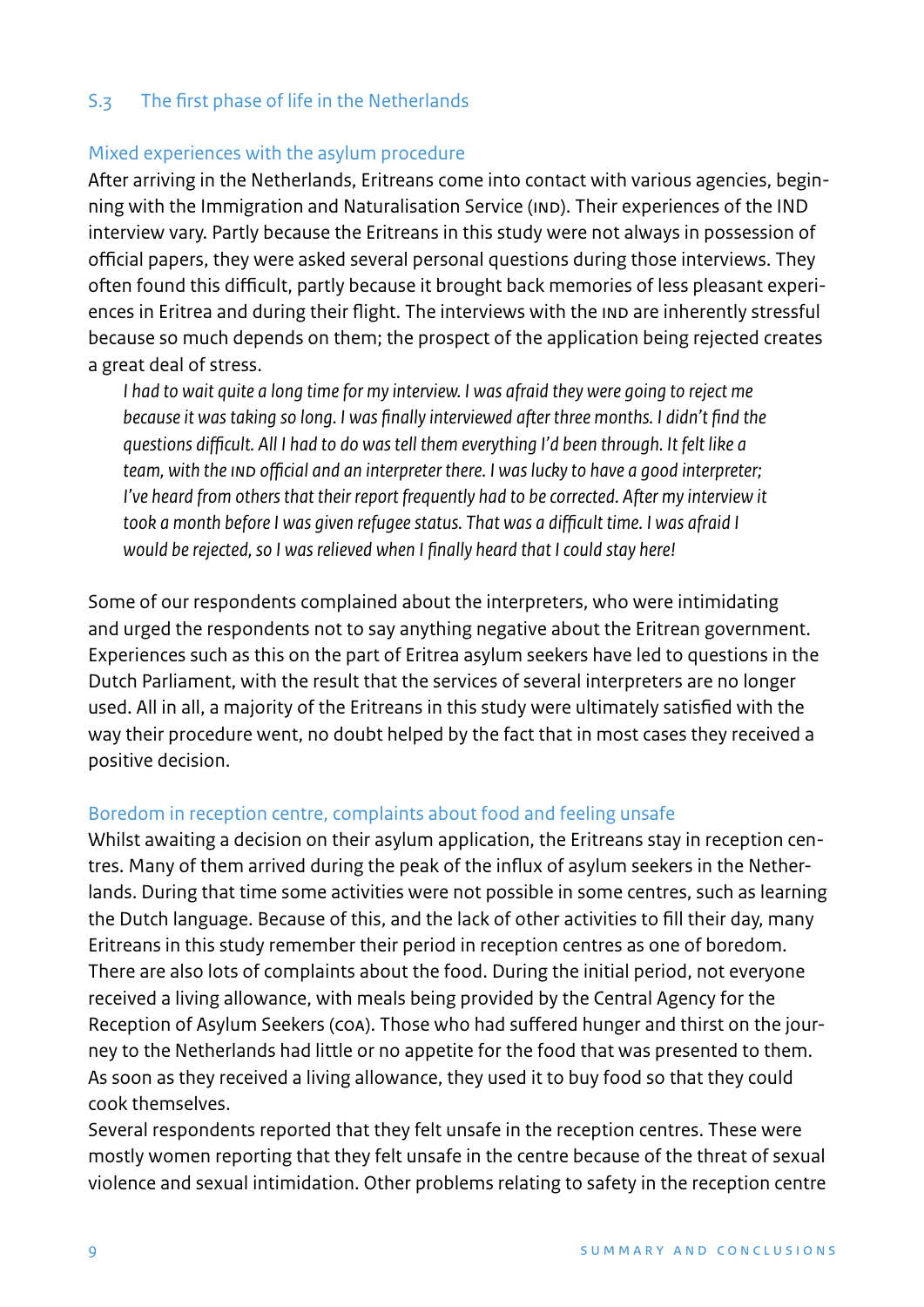are connected with tensions between residents of differing origin. Boredom, living in overcrowded conditions, and uncertainty about whether their asylum request would be granted are among the factors which can cause tensions to rise. The respondents reported tensions with Syrian asylum seekers, whom they regarded as more assertive and therefore better able to push their own interests with staff.

# Difficulty choosing the right language school; uncertainty about passing the integration exam in time

Many of the Eritrean respondents worry whether they will complete their civic integration duty in time. Under the present Civic Integration Act, asylum status holders must pass their integration exam within three years. To prepare for this, newcomers use private language schools. Eritrean asylum status holders find it difficult to determine which language school is most suitable for them. Some municipalities have a wide choice of schools, but it is difficult to choose on the basis of the best teaching method or most highly regarded school. Practical arguments, for example that the language school is close by or that acquaintances (who may not necessarily be better informed) are attending that school, often prove decisive. People are generally not informed about aspects such as the right to change language school mid-course. Language schools take advantage of this and have asylum status holders sign contracts which tie them to the school for an extended period. Respondents in this study were unhappy about the lack of support in choosing a language school.

*No one helps you choose a suitable language school. We are all left to our own devices. People are misled by schools and their ignorance is exploited. I know that you have the right to cancel your contract with a school after three months. Most people don't know that, and are contractually tied to the same school for two years. The money runs out before they have completed their integration programme. (man, 42 years old)*

The prospect of not completing their integration programme within three years causes a good deal of stress, because the loan awarded to people on these programmes by the Education Executive Agency (DUO) has to be repaid, and failure to do so can incur a fine. The prospect of this, combined with the lack of support, means that asylum status holders tend to complete integration programmes at the lowest possible level. The lack of support, the misinformation by language providers and the inclination to complete the integration programme at the lowest level have also been observed in other research (Netherlands Court of Audit 2017; Bakker et al. 2018; Kahmann et al. 2018). The recently published government plans to overhaul the civic integration system are intended to remove these and other problems in the present system.

The fact that Eritrean asylum status holders do not yet have a good command of the Dutch language is not only due to the ineffective civic integration system; Dutch is considered a difficult language and differs markedly from Tigrinya, which is spoken by most of the Eritreans in this study. The morphology of written Dutch is also completely different, and Eritreans often have a low educational level. A further factor is the unfamiliarity with the Dutch system of knowledge transfer. In Eritrea, teaching normally takes place in a class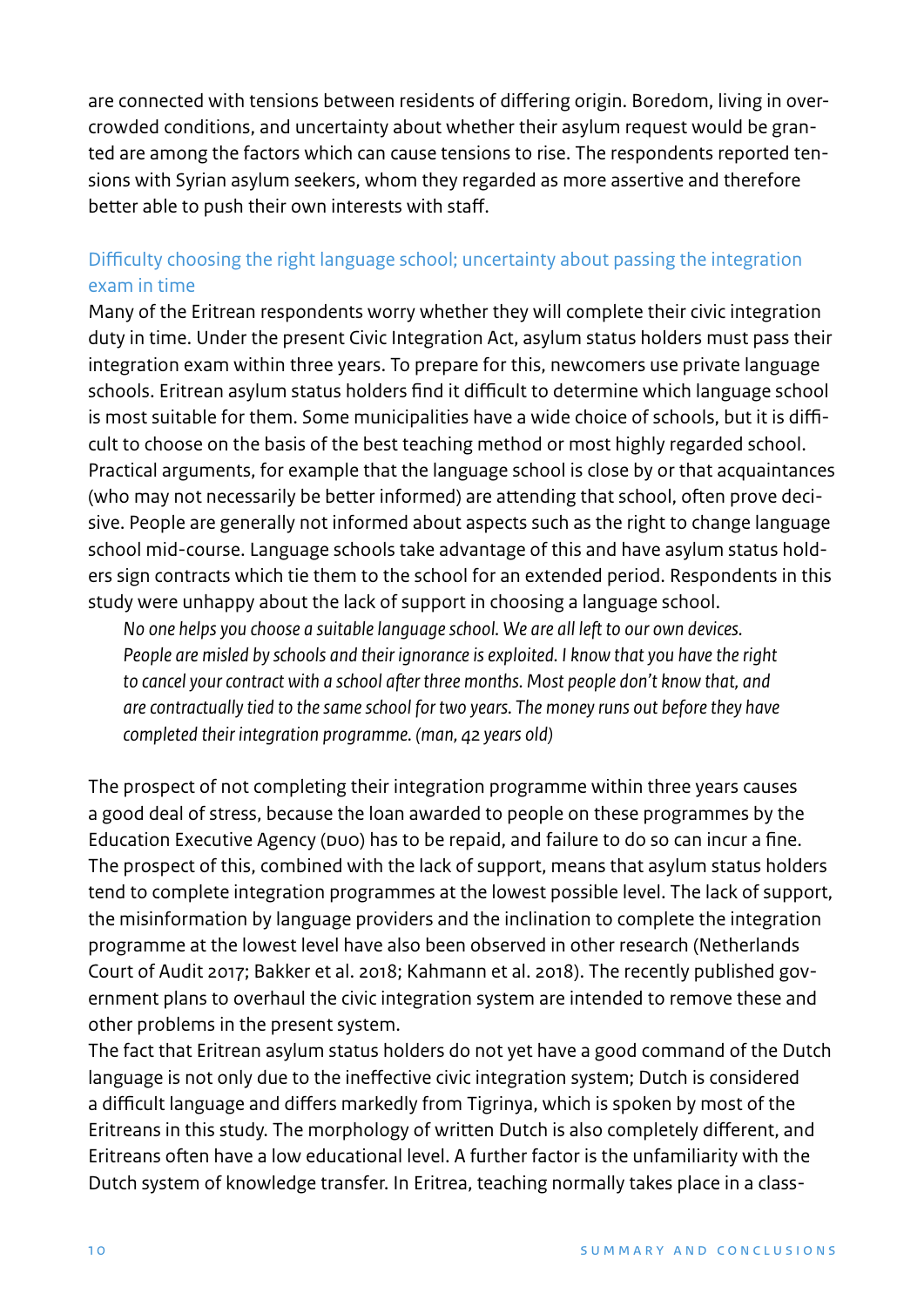room with a teacher at the front of the class, whereas in the Netherlands there is much more emphasis on self-study and students taking control of their own learning.

*I have difficulties with the language, and there are two sides to that. On the one hand it's down to us, because we don't learn at home, we don't open a laptop to start learning; that's one side of it. I do some learning, but not enough. On the other hand, it's a matter of knowing about other people's lives. You learn the language by mixing with other people. The* other problem is that the Eritrean and Dutch cultures are different. In the Netherlands, *you're expected to do lots of things for yourself and to learn on your own; we haven't learned to do that. In Eritrea, the teacher says: 'You must have learned this and that by tomorrow and I will test you on it tomorrow', but it doesn't work like that in the Netherlands. We grew up in a country where we were told what we could and couldn't do, just like soldiers; when you're told to stand up, you stand up; and when you're told to sit down, you sit down. No one in this country tells you to do that.*

The interviewed asylum status holders reported that they get more out of classroombased teaching with lots of repetition and lots of contact hours. In addition, some of them are somewhat nervous about school and about learning the language in a school setting. They would much rather learn Dutch in practice, by combining working and learning. They would also like to have more contact with Dutch natives so that they can practise the language.

# Wide gap between Eritreans and government agencies: 'Everything is so different from in our country'

Eritrean asylum status holders find it difficult to connect with Dutch society. The Netherlands is a bureaucratic country with lots of rules, which are moreover communicated in Dutch and in digital format. Their lack of familiarity with virtually all aspects of a modern society such as the Netherlands, combined with the language barrier, means asylum status holders enjoy little success in contacts with Dutch government agencies. Not all, but a strikingly large number of Eritrean asylum status holders in this study have little positive to say about the social support they receive. They have difficulty making their questions and needs clear and are misunderstood. Conversely, they do not fully understand the information and help they are offered. As a consequence, they withdraw 'into their own circle', seek out other Eritrean asylum status holders who are in the same boat, or become lonely and isolated if there are no fellow-Eritreans in the neighbourhood. The failure to connect with natives creates the danger that the misunderstandings between asylum status holders and Dutch agencies will steadily increase. That view is expressed both by the asylum status holders themselves and by the interviewed experts who come into contact with this group either professionally or as volunteers.

In the eyes of the Eritreans in this study, there is a great need for professionals and volunteers who speak Tigrinya. At present, they often feel they are not taken seriously and become stressed because they have not understood what official agencies are telling them and have all kinds of questions.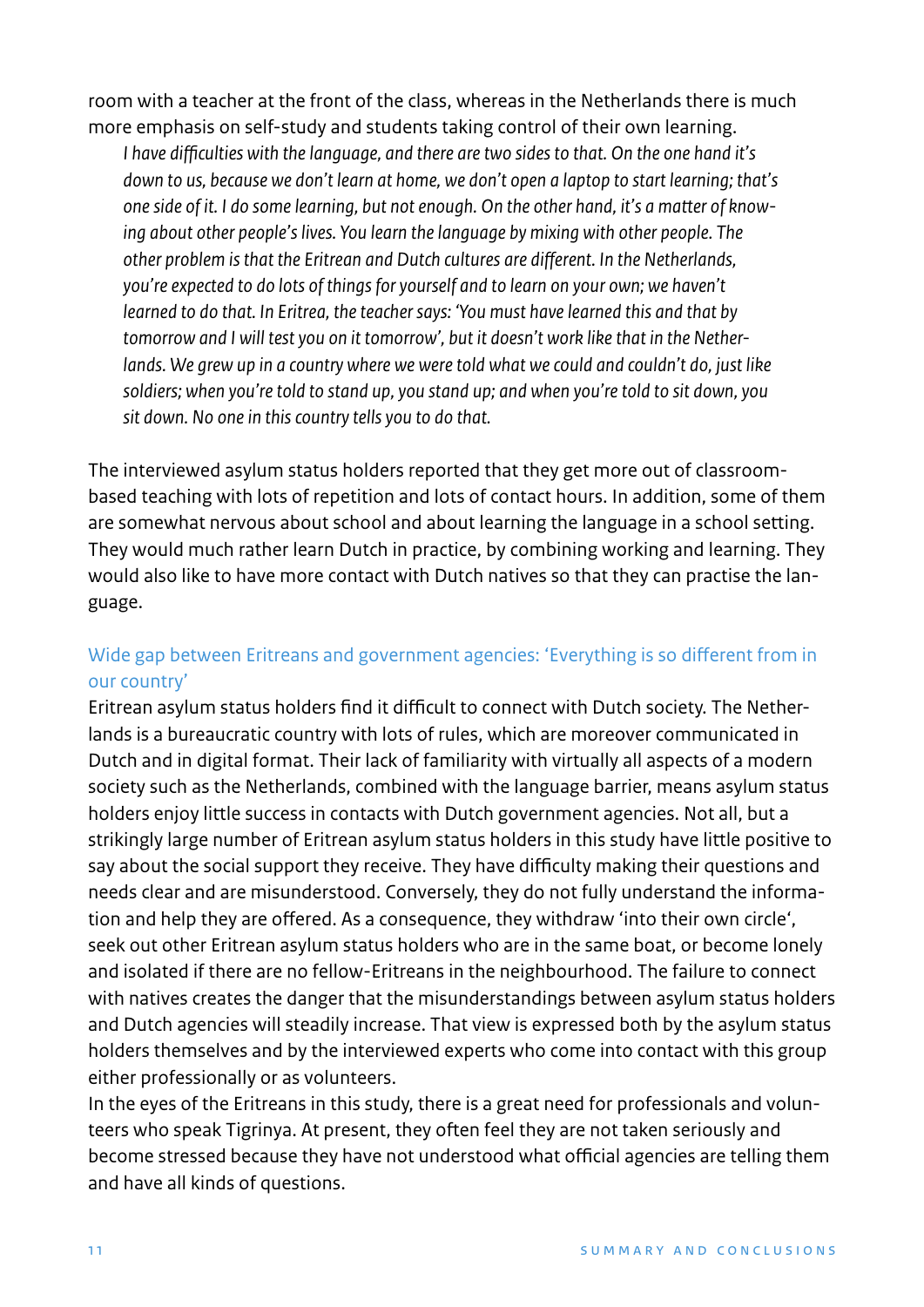Conversely, there are frustrations among official agencies and volunteers because they are aware that they are unable to get through to this group, that incorrect information is circulating and that there is a perceived passive attitude among Eritreans. Distrust of the government plays a role in this, according to professionals and volunteers. Making contact with Eritreans requires lots of patience; appointments are often not kept. The lack of assertiveness is generally ascribed to the culture of this group and to the fact that they come from a different country, with a different rhythm. It is however difficult to say to what extent the attitude of the Eritreans is genuinely due to their culture; it could also be a consequence of having lived in a dictatorship, where own initiative and assertiveness are not valued and where there is little scope to make one's own choices. The faltering contacts between asylum status holders and official agencies and volunteers is also linked to expectations on the part of the asylum status holders which professionals and officials cannot meet. In Eritrea and during the flight, the refugees became accustomed to the fact that there is always room for negotiation, but these are not usual practices among Dutch civil servants and professionals.

There appears to be a wide gulf between what asylum status holders expect of agencies and volunteers and how agencies and volunteers feel about the characteristics and behaviour of the asylum status holders. There would seem to be a deep misunderstanding here. Eritreans see their need for support not being met, while agencies feel they are dealing with a passive, stubborn group which is difficult to mobilise. This creates the risk that Eritreans will be inadequately reached by policy and will lose more and more trust, potentially prompting them to seek recourse in contacts with members of their own group, who may be no better informed than they are.

#### First steps towards participation

The Eritrean asylum status holders in this study came to live in the Netherlands between 2014 and 2017. With the occasional exception, they do not yet have paid employment. They are occupied with learning Dutch and with the civic integration programme, with family reunification and with looking for education/training and work. This is a picture which matches that of Syrian asylum status holders who arrived in the Netherlands during the same period (CBS 2018a; Dagevos et al. 2018).

Although currently not yet in work, all the respondents in our study would like to be in employment and earning their own money. They report that they are used to hard work, and there is thus no evidence of a lack of work ethic. For men, the norm is that they should be able to look after their family. The respondents also report that it is difficult to make ends meet from benefits. They also need money to send to their families in their country of origin and to repay debts incurred in paying for their flight.

They thus have the desire to work, but their low educational level and the language barrier act as obstacles. A further difficulty is that many occupations in the Netherlands require a specific training/educational background: to the extent that the asylum status holders have thought about a possible occupation, their thoughts often turn towards trades they know from Eritrea, such as baker, engineer, welder or hairdresser, but in the Netherlands these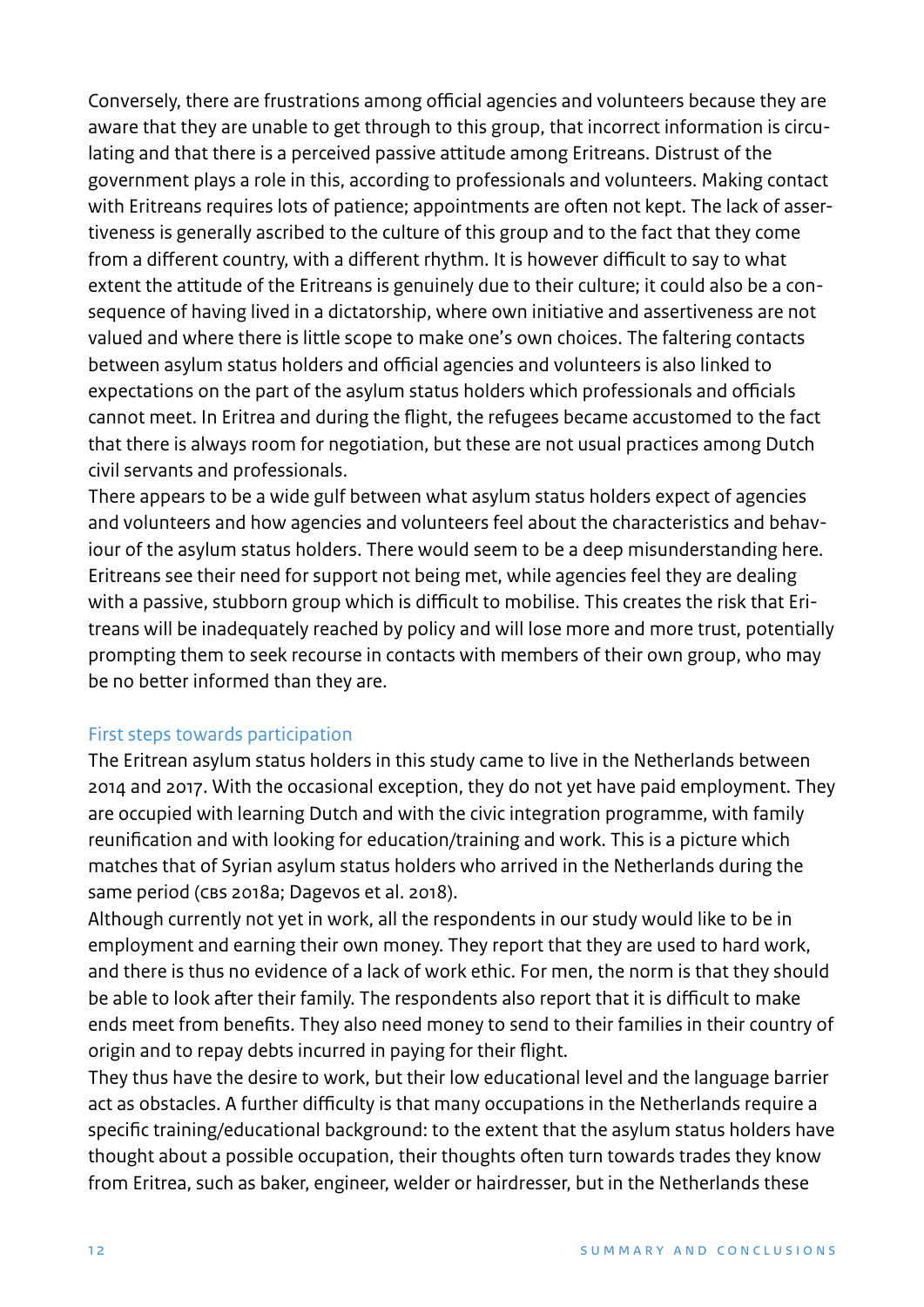generally require a senior secondary vocational qualification. This is a serious impediment, because obtaining this qualification takes a long time and is beyond the reach of some, and moreover not everyone wishes to go to school. Most of the asylum status holders in this study would like to find work in trades they were practising in Eritrea or knew from living there. Some think they can achieve this through training, while others would like to show what they can do whilst in a job and have the opportunity to develop further.

# S.4 Family reunification and family relationships

# Family reunification: a lengthy and stressful process

Many Eritreans come to the Netherlands without a partner and children, and this also applies for the group in our study. For many Eritreans, their first years in the Netherlands are dominated by efforts to bring over their families. One of the considerations in choosing the Netherlands as a destination country is the perceived flexibility in the family reunification procedures. In practice, many Eritreans find this more difficult than anticipated: many family reunification applications have been rejected in recent years. In most cases this is due to a lack of the necessary official documents demonstrating the family relationship and identity.

The uncertainty about whether they will see their partner and children again puts great pressure on the asylum status holders and gets in the way of other activities such as learning the Dutch language and completing the civic integration programme. Marriages break down because the partner left behind no longer has confidence that the reunification will succeed and begins to suspect that the asylum status holder has formed another relationship. The partner and children are often living in Ethiopia or Sudan and are financially dependent on the asylum status holder in the Netherlands, but the latter does not always have the financial means to maintain them there. There is deep concern among the asylum status holders about the situation of their partners and children in the refugee camps in Ethiopia and Sudan.

*I'm happy that I am able to live a free life. I'm unhappy because I'm not given a chance to participate. First I need to get my son and husband over here to the Netherlands. I don't want to remarry another man. My husband no longer believes that I've tried everything to bring him here. He sees that others do succeed and says he no longer trusts me. My husband is living in a detention centre in Israel. I don't understand why the IND is treating us like this, unless they just don't want him to come here. Surely it can't be difficult to reunite a married couple? But the worst thing for me is that they're not willing to help my son get out of the camp in Ethiopia and give him a visa for the Netherlands. How is a ten year-old child supposed to manage on his own? I hope it will all turn out all right.*

Family reunification greatly preoccupies asylum status holders. It seems as if the chapter of their flight can only be closed once their family is with them; only then can their life in the Netherlands begin.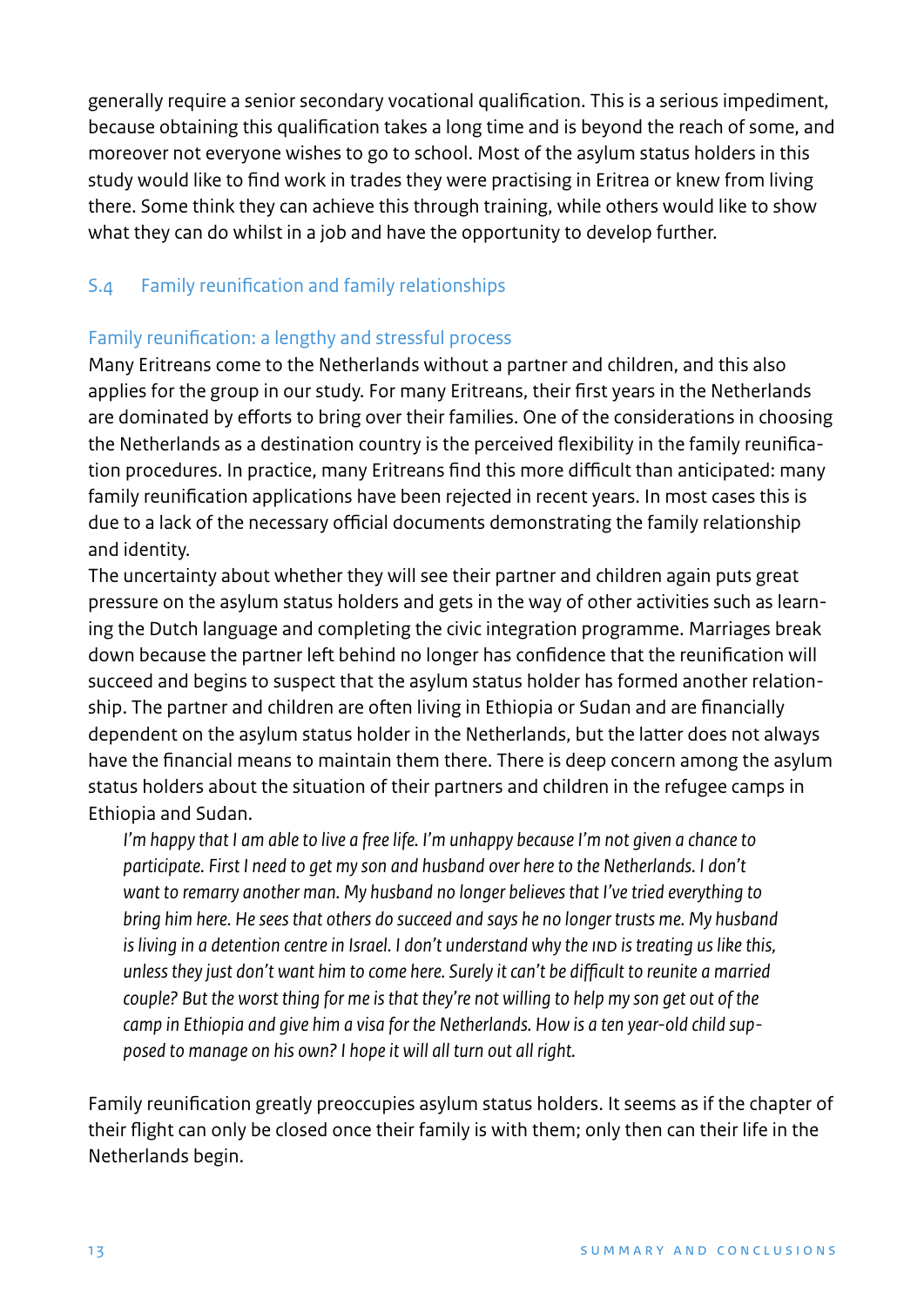# Many worries still remain after family reunification

There is thus great relief when family reunification is successful. At the same time, this means a severe financial loss, because the asylum status holder has to pay for their dependants' journey to the Netherlands, often causing them to get into debt.

*I had to take on debts to bring my family over. I'm now paying them off. I'm also still paying* off the debts for my own journey. I've borrowed from lots of different people from my coun*try. I wouldn't have been able to bring my family over without financial help. The local authority lends us money to furnish our homes; it could also lend us the money to pay for* our families to fly over. Not everyone is lucky enough to be able to borrow off other people. It *means we've all had a difficult start in the Netherlands. Everyone whose application for family reunification is granted goes through a financial crisis. Because we borrow from each other, almost everyone in our community is aected financially. It's a chain reaction.*

Apart from the financial worries, family life does not always appear to run entirely smoothly after reunification. The experts consulted in this study referred to the high divorce rate within the group. There is also a link between traumas and the often lengthy period that partners have lived apart and become alienated from each other. Many women have been victims of sexual violence during their flight from Eritrea, or have sought protection against sexual violence from another man. A failed or drawn-out family reunification procedure also undermines partners' trust in each other. These experiences place a burden on marriages which sometimes did not have a solid basis from the start, for example because the partners married at a very young age, were entered into arranged marriages or have barely lived together as a couple because of the compulsory military service. Tensions within the family can also translate into domestic violence; many of the experts consulted referred to this, though no hard data are available.

# S.5 Health

Given all that the Eritrean asylum status holders have been through during their flight to the Netherlands, it is not surprising that there are concerns about the mental and physical health of this group (and of other refugees). Life in the Netherlands is also stressful. It is known that asylum migrants often struggle with mental health problems (Health Council of the Netherlands 2016; Uiters & Wijga 2018), and several of the experts we consulted pointed out that this also applies for Eritrean asylum status holders. Quantitative research would be needed to obtain an accurate picture of the extent of these mental health problems.

We noted from the interviews that there is a wide gap between Eritrean asylum status holders and the care system. There are sometimes financial reasons for this, with people stopping or not beginning treatment because of the costs. Communication problems also play a role: language is a key stumbling block when trying to explain symptoms, and information does not always come across.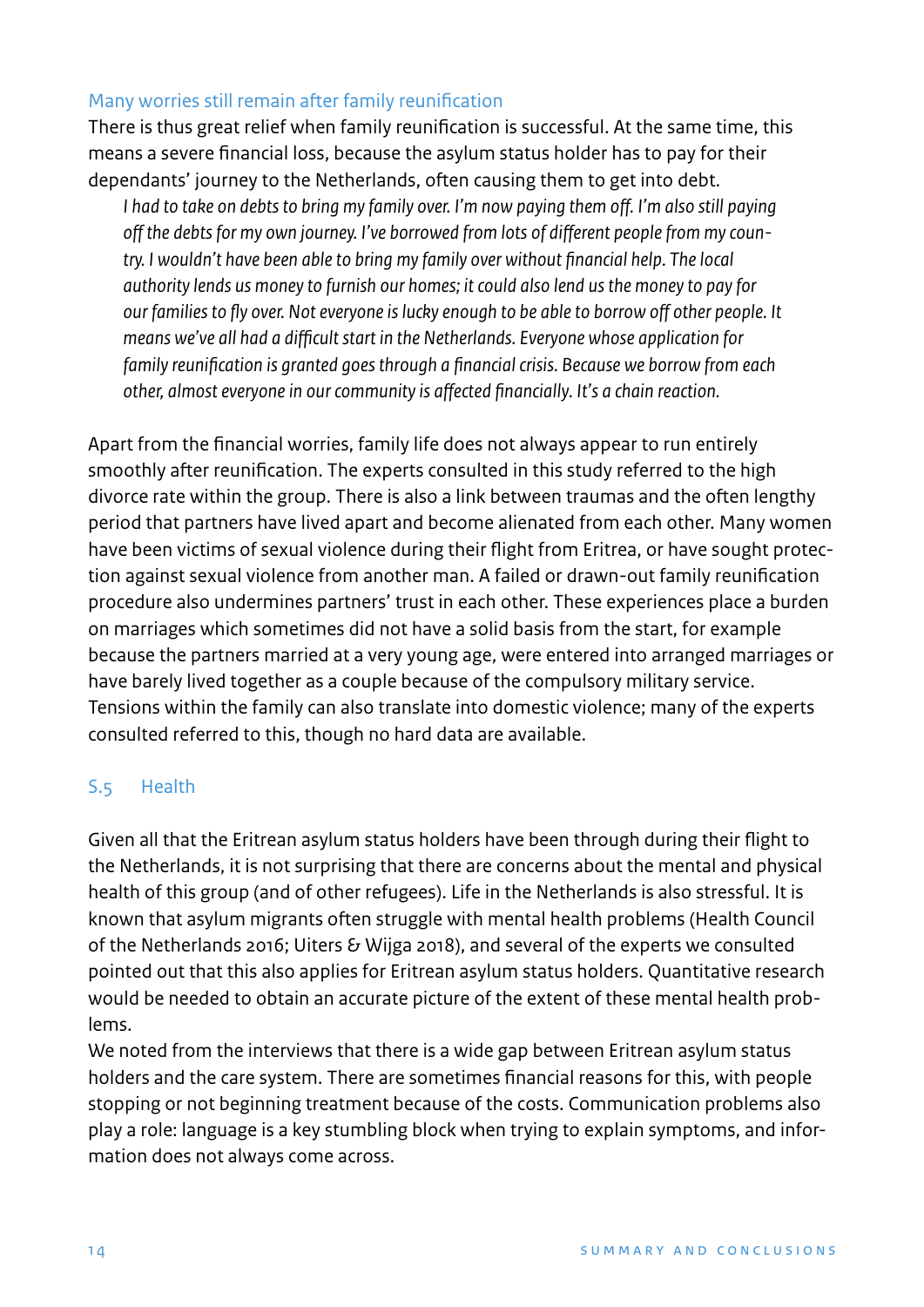*I think to myself: I've written it down simply, but then there's a concept or a word which was difficult. And Tigrinya simply doesn't have words for lots of those topics. So people then express themselves in much simpler terms such as: I'm sleeping badly. I've got a headache. My head is full. Things like that. Or: I feel weak. I've got no strength. (expert, medical practitioner)*

GP's can call on the services of an interpreter during the first six months of a patient registering with the practice, but after that period the asylum status holder has to take along their own interpreter. But even with an interpreter present, it will be difficult to discuss complex and sensitive medical situations.

Cultural differences can also be a source of communication noise. That may for example be due to the way in which complaints are articulated, but can also lie in the expectations about the treatment; Eritreans often expect a doctor to prescribe medicines such as antibiotics, whereas Dutch doctors are reticent in doing so. As a result, Eritrean asylum status holders feel that they are not being taken seriously.

Based on this study we are not able to determine whether there is evidence of underuse of care by Eritrean asylum status holders. We do know from research among Syrians that they have no trouble finding their way to the GP, for example, but make little use of care directed specifically towards their mental health situation (CBS 2018a; Uiters & Wijga 2018).

# S.6 Social and cultural relations within the Eritrean group

#### Prominent place for religion

The majority of Eritrean asylum status holders in the Netherlands, and also those in this study, follow the Eritrean Orthodox religion. Religion plays an important role in the lives of newcomers. Experts interviewed for this study believe that Eritreans who have been in the Netherlands for a short period practise their religion more intensively than people in Eritrea itself. They go to church often, even if this means travelling to Eritrean Orthodox services which are organised at various locations throughout the Netherlands. The Internet is also an important source of religious experience for Eritrean asylum status holders. Small groups study Bible texts and share ideas about religion in informal 'living-room churches'. We often saw images of Jesus and prayer texts in people's homes.

The fact that religion occupies such a prominent place in the lives of new Eritrean asylum status holders cannot be seen in isolation from their flight from Eritrea and events during their initial time in the Netherlands. Church-based religion firstly offers a moral anchor point, providing a solid basis in a new and confusing world with all manner of different rules. Interviewed experts also pointed out that many Eritreans have experienced things during their flight which go against the norms with which they grew up, causing them to become alienated from themselves, as it were. The Church offers a safe haven in times of confusion and pain. The Church is also a connection with Eritrea, a place to meet people who share the same language and culture. It is also a source of information, where practical help is asked for and given.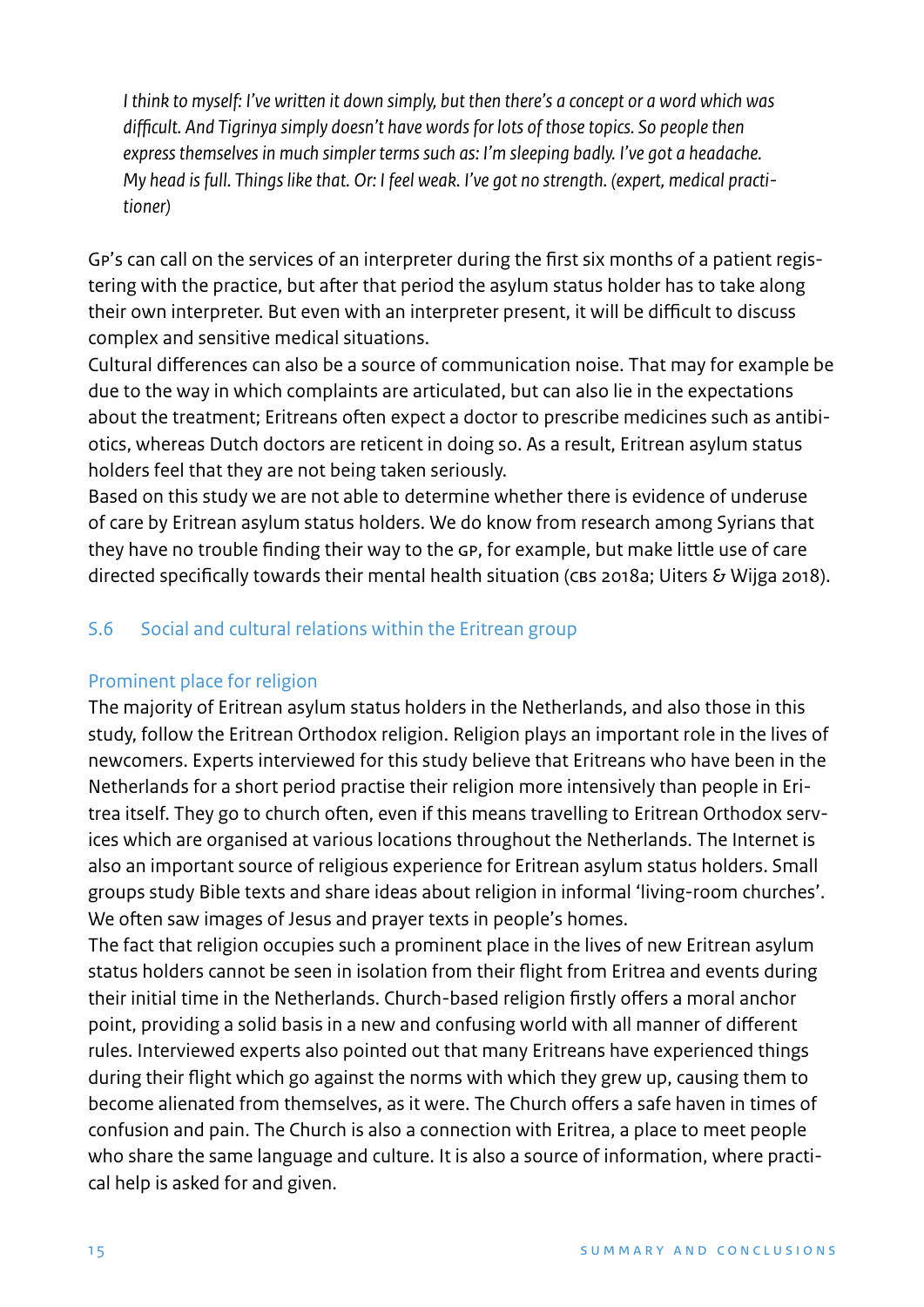It is difficult to say to what extent the Church and the importance of religion inhibits or promotes the desire of Eritrean asylum status holders to participate in Dutch society. In a sense, the Church and religion offer the most accessible form of support in coming to terms with traumas, though we cannot say on the basis of this study how effective this support is. At the same time, the norms and values preached in the churches are conservative, especially as regards male-female relationships and sexual and marital morality. Another concern is the power held by priests, who have a high status in the community and can abuse their position. According to several of the experts interviewed for this study, there are indications that the Eritrean government exerts influence over who is appointed as a priest. The Eritrean asylum status holders in this study took a neutral stance on this subject and reported that they had not been approached by members of the PFDJ. They say they go to the church because of their faith. The experts advocated closely monitoring the religious behaviour of Eritrean asylum status holders and the practices within churches.

#### Trust in own small circle

The social contacts of the Eritrean asylum status holders are mainly with members of their own origin group. It is not that they do not want contact with others, but the language barrier and the perceived aloofness of Dutch natives mean these contacts are limited. Eritrea has a strong group culture, and the transition to the individualist culture in the Netherlands is considerable. Eritrean newcomers to the Netherlands appear to only trust other Eritrean refugees, particularly friends whom they already knew or with whom they fled Eritrea together. They have also got to know other Eritreans in the reception centres, who have become part of their small, trusted circle. Eritreans are not used to living alone, which they find a daunting prospect. After placement from the reception centre, existing groups are sometimes split up, creating the risk that it will be difficult for individuals to survive without their trusted and familiar group of contacts.

It is difficult to say what the best option is in these situations. The familiar group is a source of emotional support and offers protection against social isolation and loneliness, but has little to offer in terms of building a life in the Netherlands. Close-knit and closed networks moreover often have the disadvantage that they tend to be conservative, with strong social control and a danger that people will become trapped in their own culture with its own norms, values and world view. A high degree of bonding is probably important in this first phase of life in the Netherlands, but there is also a need to establish relationships outside this small group of immediate contacts – something that is acknowledged by Eritrean asylum status holders themselves in this study. Their one-sided networks make it difficult to practise the Dutch language and learn about Dutch culture.

The difficulty in forming relationships outside their own group does not appear to be due to an absence of desire on the part of Eritreans for contact with Dutch natives: without exception, they say that they would like more contact. According to our respondents, the limited contacts stem from a combination of shyness, the language barrier and a lack of opportunity to meet Dutch natives. Cultural differences also appear to play a role; Eritreans find the Dutch aloof and inhospitable.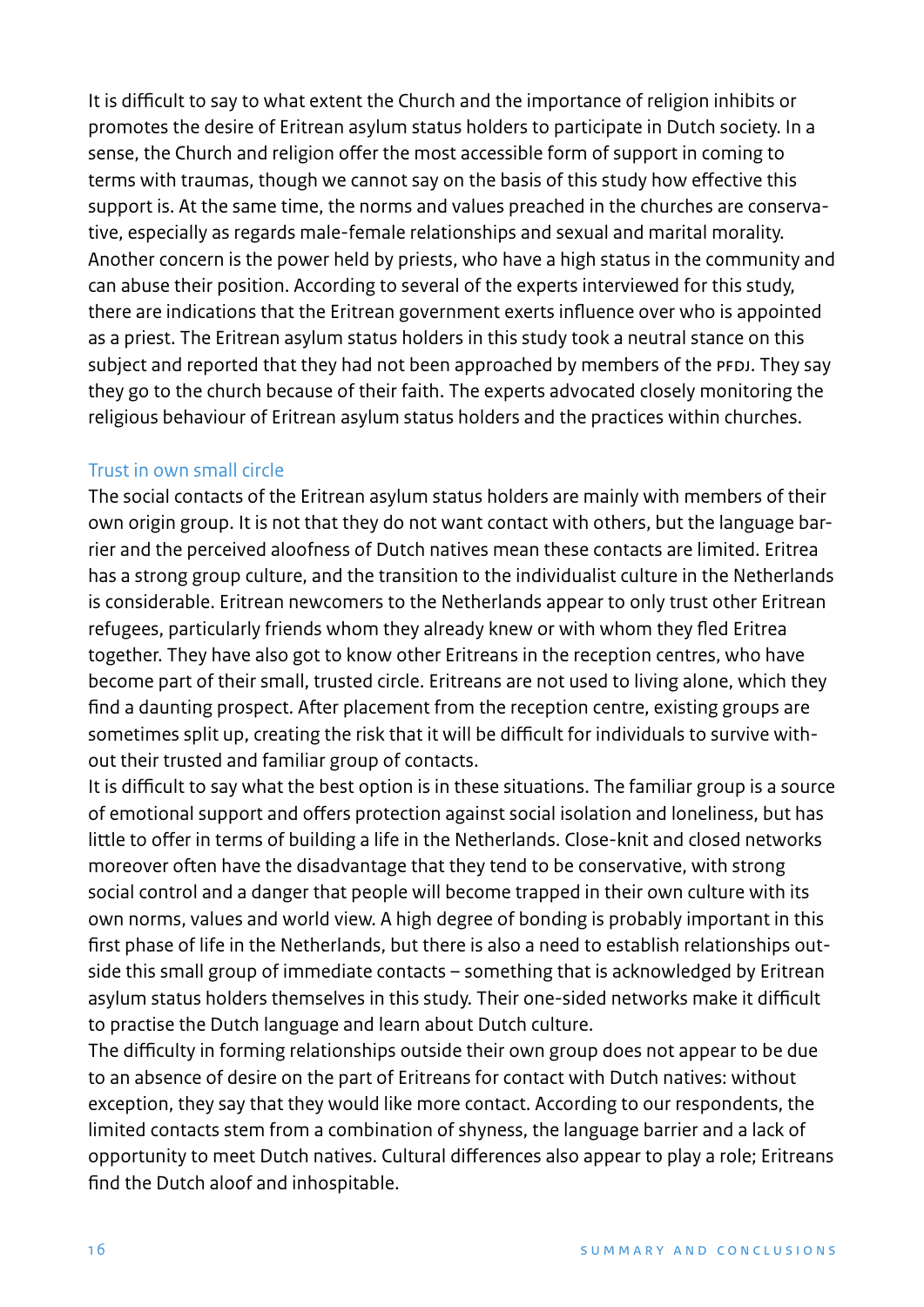*I don't have any contact with Dutch natives. I'd like to have contact so I can learn the language, but they are difficult to approach. It's easy to make contact in Eritrea. Here, it's impossible to make contact with the Dutch. I haven't dared to make any contact up to now. They just ignore us. The neighbours sometimes say hello, but beyond that it's difficult to have a conversation: which language should I speak? Perhaps they think I'm arrogant. My neighbours don't know where I come from or that I find Dutch an extremely difficult language.*

On the flipside of this coin, the Dutch find Eritreans to be introvert and shy by nature, making it difficult to establish contact. All this notwithstanding, the members of our study group do have contacts with Dutch volunteers, who speak with great affection about 'my boys' or 'my group', but who are also regularly driven to distraction as the Eritreans fail to stick to appointments and always arrive late.

### Difficult relationship between Eritrean newcomers and the established Eritrean community

The Eritrean newcomers differ from the established Eritrean group in the Netherlands politically, demographically and socio-economically. The contacts between the two groups appear to be limited. The newcomers also distrust the links that the established Eritreans may have with the Eritrean government. Contacts between the newcomers and the established Eritrea group could in principle serve as a 'bridgehead' between the newcomers and Dutch society and official agencies. As stated, however, these contacts appear to be infrequent; where they do exist, it is apparent how important the social capital of Dutch Eritreans is, both for Dutch official agencies and for the asylum status holders themselves. It makes all the difference if there are reliable people who have a command of both Tigrinya and the Dutch language and who know the newcomers' background, but are also familiar with Dutch society and the attendant bureaucracy.

As explained earlier, during the interviews we did not explicitly ask about the influence of the Eritrean government on the lives of the Eritrean newcomers. At best, therefore, this study affords us no more than a general picture. With the exception of a few interviewees, who were roundly critical of the present Eritrean government, the interviewed asylum status holders expressed no opinion about Eritrean politics. They stated explicitly that they did not wish to become involved, that they wished to be left alone. It did emerge from the interviews that they are aware that the Eritrean government exerts its influence via the embassy and through meetings with the established Eritrean community, but also that they try to avoid these contacts as far as possible. The experts interviewed for this study also confirmed that most Eritrean asylum status holders try to keep themselves out of Eritreans politics.

# S.7 Conclusions and policy directions

This qualitative study provides a compelling picture of the background and life situation of Eritrean asylum status holders who have come to live in the Netherlands. They have under-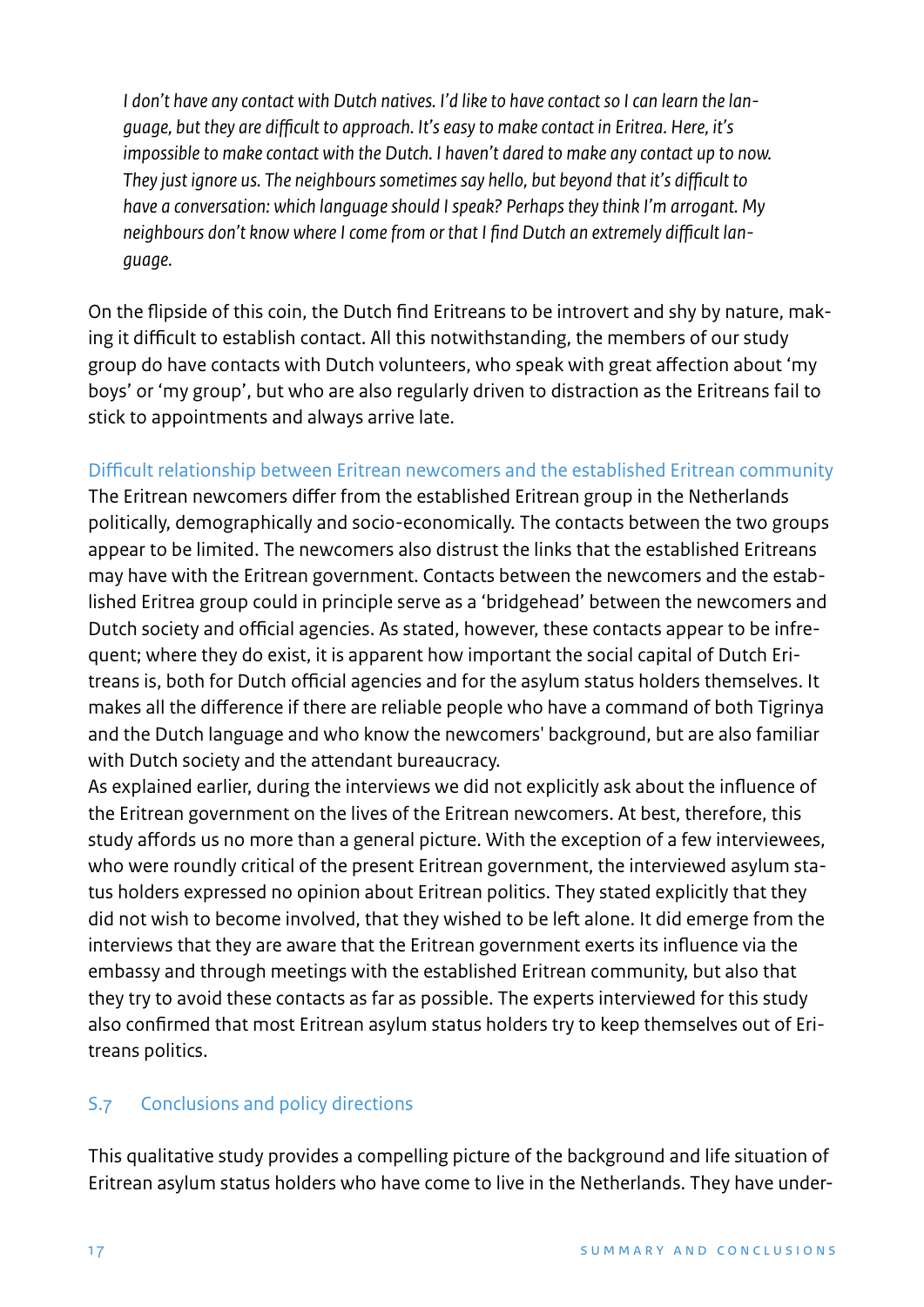gone a traumatic experience, both in Eritrea and during their flight to Europe, characterised by deprivations, abuse and sexual violence. Once in the Netherlands, they first spent some time in a reception centre and were then granted a residence permit and began their lives here. This does not mean that the period of uncertainty and stress is behind them, however. In the initial phase, efforts at family reunification absorb a great deal of the time and energy of many Eritrean asylum status holders. The procedures are often lengthy, complex and accompanied by disappointments because of repeated refusals and uncertainty about what will happen to their partner and children. It is hardly surprising that Eritrean asylum status holders have to deal with mental health problems. Typical of the Eritrean asylum status holders is their almost total absence from the Dutch labour market and education system. They have also not yet passed the integration exam. This picture of their participation matches data from quantitative research (CBS 2018a).

Almost everything that is normal and usual in the Netherlands is new for Eritrean asylum status holders. Living in a country where life and services are linked to a system of bureaucratic rules, where information is provided digitally and in a complex form, and where selfreliance and assertiveness are the norm, is so unlike life in Eritrea and the prevailing opinions and views there that Eritrean asylum status holders have great difficulty in connecting with the Netherlands and Dutch institutions. This is exacerbated by the collective character of the Eritrean group, which presents itself as a closed entity which makes it difficult for policymakers and government agencies to make contact with its members. There is a yawning gulf between the Eritrean group on the one hand and policy, support workers and professionals on the other. This has now grown into a situation where opinions on both sides are negative: Eritreans feel they are insufficiently able to draw attention to their problems and receive little help, while professionals regard the Eritrean group as closed, passive, difficult to mobilise and seemingly unable to keep appointments.

#### Agency paradox

Research on refugees sometimes refers to the 'agency paradox' (Klaver et al. 2018): the inventiveness and determination shown by refugees during their flight appears to have disappeared on arrival in the host country and to have been replaced by a lack of initiative and action. The supposition is that the method of reception, the design of policy and life in the Netherlands, which is different in every respect from what the refugees are used to, destroys their own initiative and robs them of energy. The idea of the agency paradox is a good fit for the Eritrean group: their accounts of their flight bear testimony to determination and resilience, but once in the Netherlands these characteristics appear to have evaporated. In all probability, this cannot be seen in isolation from their experiences during their flight and the stress which the desire for family reunification and their new lives in the Netherlands bring; they first need to 'get their feet on the ground'. However, the barriers to their participation also appear to play a role. Finding a job often requires a particular training background or a command of the Dutch language. Something similar applies for education: a person who does not have a good command of the language or has not yet completed the integration programme will have difficulty entering the system. For many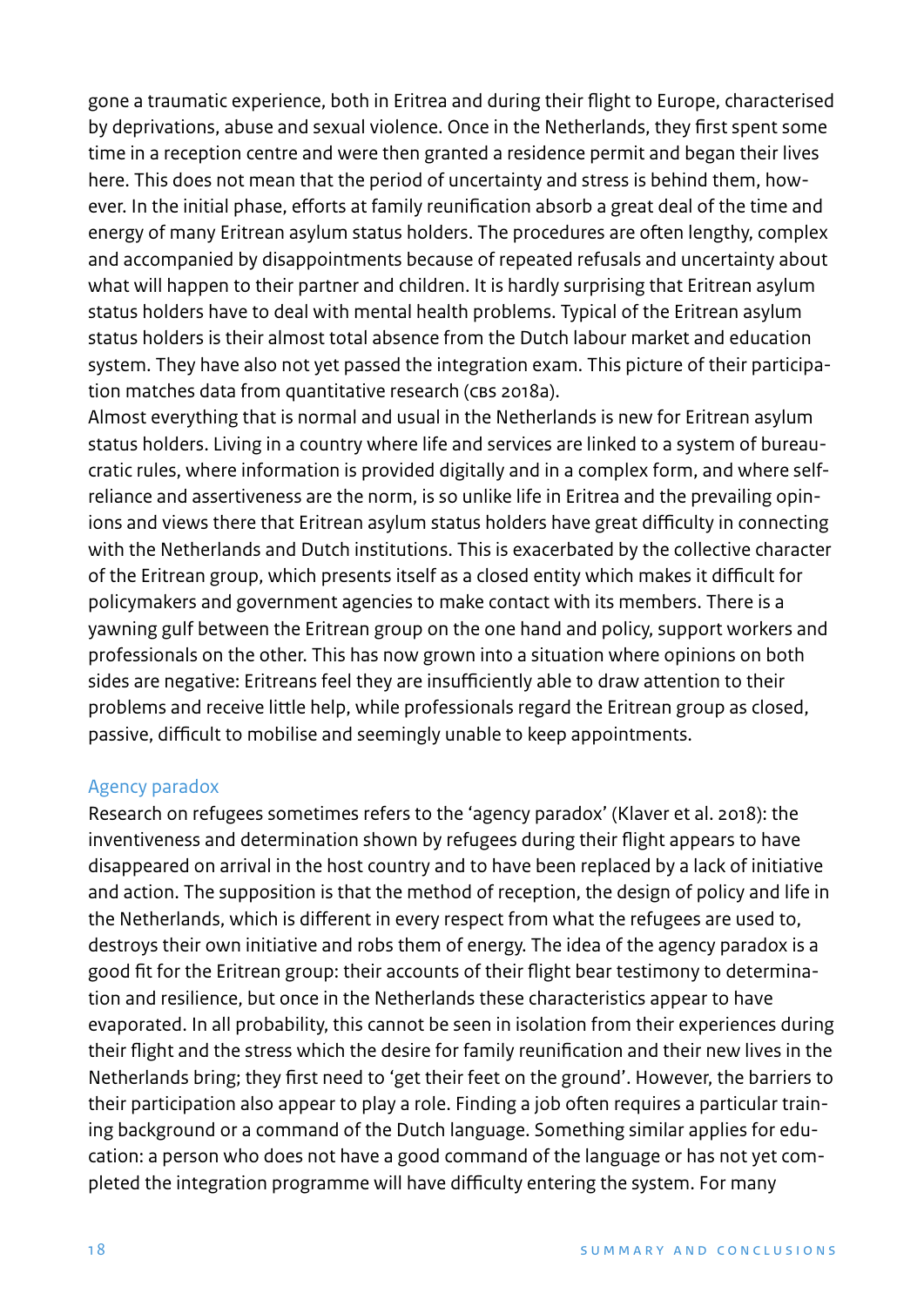Eritreans, formal educational and language requirements effectively mean that they do not progress further. Learning the Dutch language is an enormous challenge for many Eritreans, and attaining a Dutch qualification is a lengthy process.

### Policy directions

The arrival of large numbers of asylum status holders – mainly from Syria and Eritrea – in recent years has had a major impact on policy in the Netherlands. Specific policy has been developed at national and local level to promote their integration (Dagevos et al. 2018; Razenberg et al. 2018; SeR 2018). This represents a break with the dominant view that the integration of migrant groups needs to be improved through general policy. Given the major integration challenge and the specific background characteristics of asylum status holders, general policy alone was no longer enough. The desire to improve the integration of refugee groups also plays a role (Engbersen et al. 2015).

Research on refugee groups who came to the Netherlands in earlier periods shows that integration is not a smooth or easy process (Bakker 2016; Bakker & Dagevos 2017; Dourleijn & Dagevos 2011; Maliepaard et al. 2017). A low labour participation rate, especially in the first years after arrival in the Netherlands, is typical. Although this improves with the length of stay in the Netherlands, the disadvantage relative to other migrant groups remains considerable. And although every origin group has its own characteristics, refugee groups have a number of characteristics in common which explain why their integration proceeds so slowly. The reasons for fleeing their home country, the journey itself and the period spent in reception centres all impact on their mental health and thus impede their participation. Difficulty learning the Dutch language, foreign qualifications which prove to have little worth in the Netherlands, the lack of functional social networks and problems with family reunification mean that many members of refugee groups flounder in the Netherlands.

# Specific policy also needed for the Eritrean group

We also find these characteristics in the Eritrean group. That alone raises concerns about their integration in the years ahead. And although we did not perform a systematic comparison with other refugee groups, it is hardly controversial to suggest that the Eritrean group are in an even worse starting position than the Syrian group, for example. The present move towards *specific policy* therefore seems to be of the greatest importance in our view, as also argued based on our findings in the study of the position of Syrians who have come to live in the Netherlands in recent years (Dagevos et al. 2018). In order to boost their participation and improve their life situation, we would call among other things for greater involvement by the local authority in the integration efforts (something which appears to be on the way judging from the new government plans), and for specific attention for the mental health problems of asylum status holders. We would also advocate promoting the attainment of a Dutch qualification and devoting policy attention to the often precarious position of women. Ongoing policy initiatives to make early investments, whilst still in the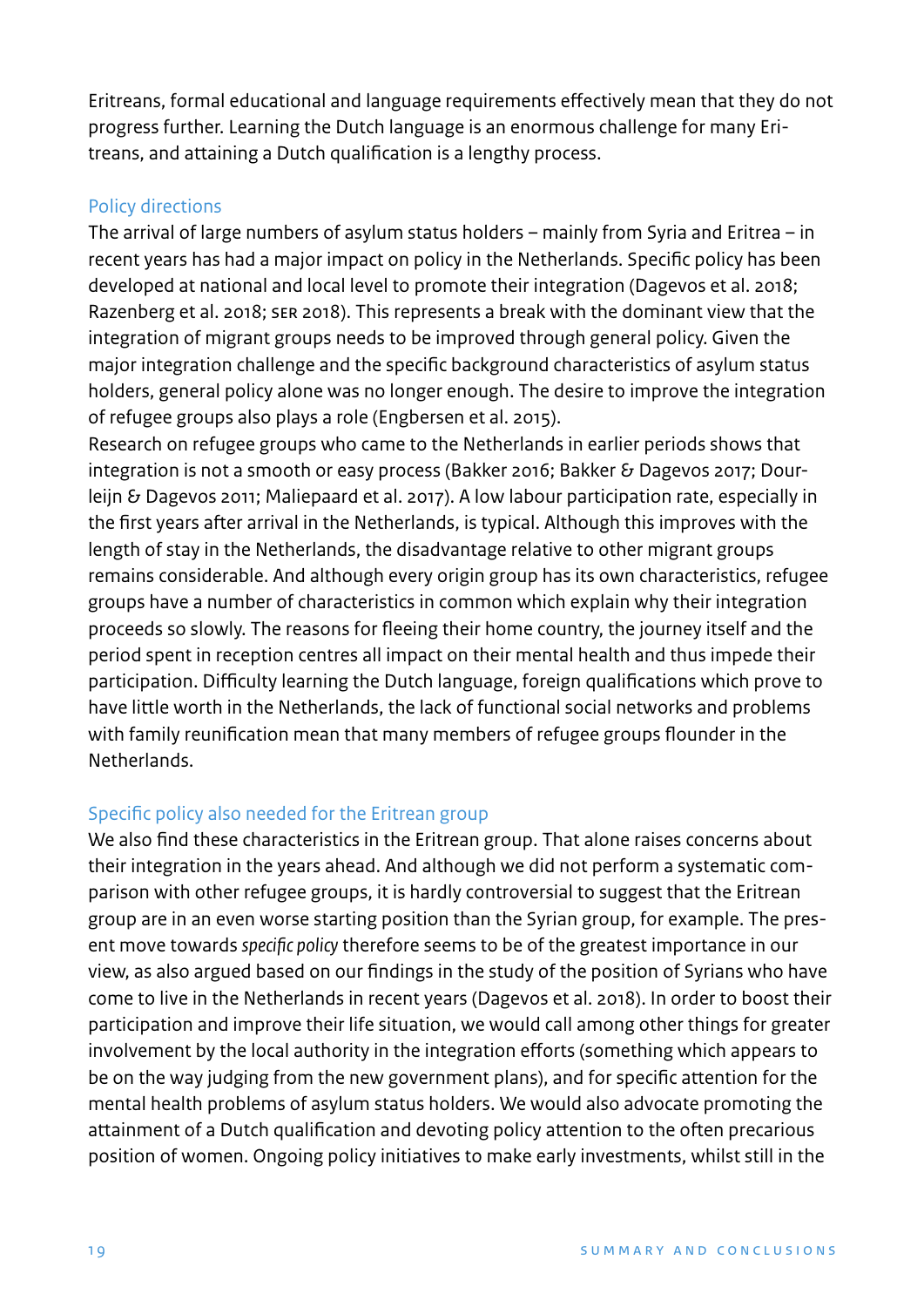reception phase, in teaching the Dutch language and making it easier for asylum status holders to do voluntary work, may also contribute to their integration.

A great deal is already happening, therefore, and that is important given the low participation and the cluster of inhibiting factors among asylum status holders in general, and Eritreans in particular. Specifically based on this study, we would also like to see attention given to other aspects which could be useful additions to policy aimed at promoting the integration of Eritreans, and which could also be relevant for asylum status holders from other groups.

# Use of cultural mediators

In this study we found that officials and volunteers involved in implementing the integration policy and providing care and support have difficulty in reaching Eritrean asylum status holders. If that is indeed the case, this implies a perception on both sides that the available help and information are not adequate. There is a yawning gulf, which needs to be bridged because without help and additional policy, attempts to increase the participation of most Eritreans are likely to fail (cf. Ferrier & Massink 2016). Persons of Eritrean origin who have lived in the Netherlands for some time could potentially play a key role in bridging the gap between Dutch institutions and the Eritrean group. 'Cultural mediators' speak the language, are familiar with the social and cultural relationships within the Eritrean group and know how best to approach its members. Their deployment is likely to increase the impact of policy design and implementation considerably. It will however be crucial to select the right persons from the Eritrean group to use as a cultural mediator. The political and sociocultural differences within the Eritrean community in the Netherlands are considerable, and not everyone will therefore be suitable and not everyone will be trusted. But it is worth making the attempt, for example by first experimenting with a few pilots, because without such 'bridgeheads', a deep mutual misunderstanding will remain.

# Customised approach to participation trajectories

In this study we have seen on the one hand that Eritrean asylum status holders have difficulty learning the Dutch language and feel a degree of trepidation regarding the school environment, and on the other have a desire to work in trades with which they are familiar, but run up against formal training requirements. This calls for the setting up of workplaces which do not throw up high access barriers and which for a set period offer an opportunity to meet the prescribed language or training requirements. This would also enable those concerned to focus on the things they are good at. A more customised approach and the design of combined work-study programmes would be a means of achieving this. There appears to be no problem with work ethic: asylum status holders were accustomed to working hard in Eritrea and want to do so in the Netherlands as well.

The arrival of groups of asylum status holders in recent years has unleashed a great deal of administrative energy and, more than in the past, policy is being pursued focusing specifically on these groups. Given the disadvantaged position and background characteristics of